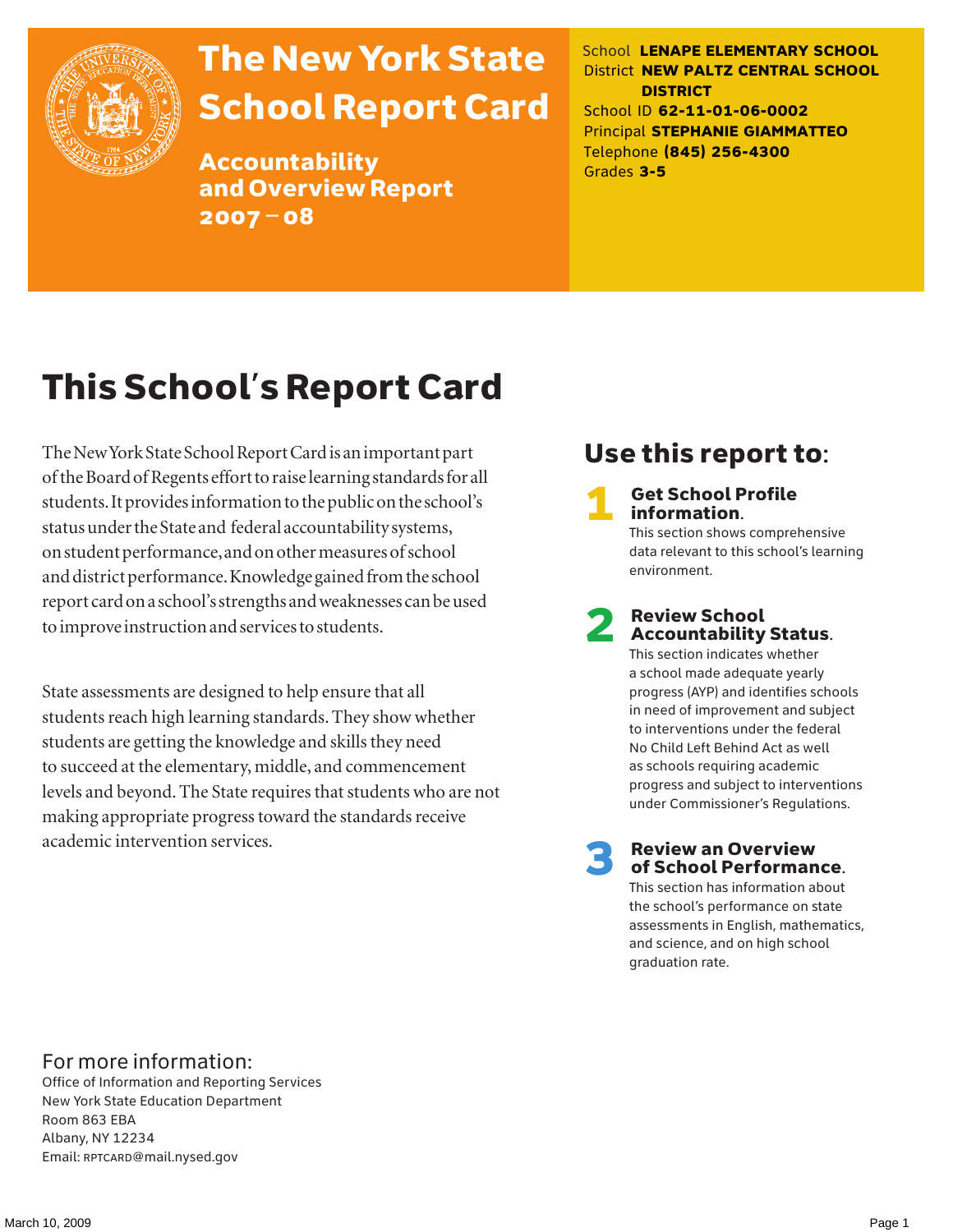### School Profile

This section shows comprehensive data relevant to this school's learning environment, including information about enrollment, average class size, and teacher qualifications.

### Enrollment

|                            | $2005 - 06$ | 2006-07     | $2007 - 08$ |
|----------------------------|-------------|-------------|-------------|
| Pre-K                      | 0           | $\mathbf 0$ | 0           |
| Kindergarten               | 0           | 0           | 0           |
| Grade 1                    | 0           | 0           | 0           |
| Grade 2                    | 0           | 0           | 0           |
| Grade 3                    | 158         | 155         | 161         |
| Grade 4                    | 159         | 156         | 162         |
| Grade 5                    | 155         | 167         | 161         |
| Grade 6                    | 0           | 0           | 0           |
| <b>Ungraded Elementary</b> | $\Omega$    | 0           | 0           |
| Grade 7                    | 0           | 0           | 0           |
| Grade 8                    | 0           | 0           | 0           |
| Grade 9                    | 0           | 0           | 0           |
| Grade 10                   | 0           | 0           | 0           |
| Grade 11                   | 0           | 0           | 0           |
| Grade 12                   | 0           | 0           | 0           |
| <b>Ungraded Secondary</b>  | 0           | 0           | 0           |
| Total K-12                 | 472         | 478         | 484         |

### Enrollment Information

*Enrollment* counts are as of Basic Educational Data System (BEDS) day, which is typically the first Wednesday of October of the school year. Students who attend BOCES programs on a part-time basis are included in a school's enrollment. Students who attend BOCES on a full-time basis or who are placed full time by the district in an out-of-district placement are not included in a school's enrollment. Students classified by schools as "pre-first" are included in first grade counts.

### Average Class Size

|                       | $2005 - 06$ | $2006 - 07$ | $2007 - 08$ |
|-----------------------|-------------|-------------|-------------|
| <b>Common Branch</b>  | 23          | 22          | 22          |
| Grade 8               |             |             |             |
| English               |             |             |             |
| <b>Mathematics</b>    |             |             |             |
| Science               |             |             |             |
| <b>Social Studies</b> |             |             |             |
| Grade 10              |             |             |             |
| English               |             |             |             |
| <b>Mathematics</b>    |             |             |             |
| Science               |             |             |             |
| <b>Social Studies</b> |             |             |             |

### Average Class Size Information

*Average Class Size* is the total registration in specified classes divided by the number of those classes with registration. *Common Branch* refers to self-contained classes in Grades 1–6.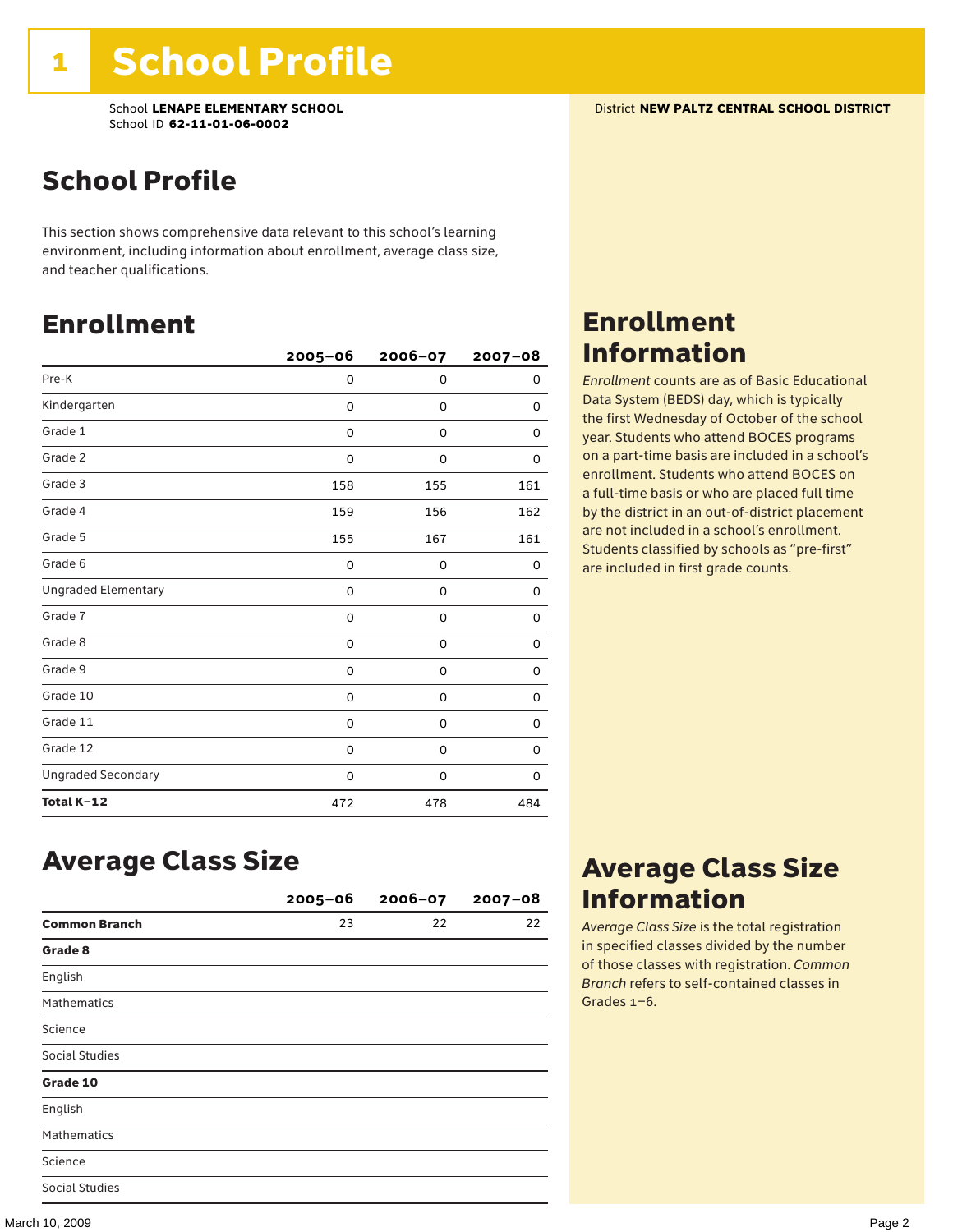## Demographic Factors

|                                                    |     | 2005–06 | 2006-07 |     | $2007 - 08$ |     |
|----------------------------------------------------|-----|---------|---------|-----|-------------|-----|
|                                                    | #   | %       | #       | %   | #           | %   |
| Eligible for Free Lunch                            | 73  | 15%     | 72      | 15% | 72          | 15% |
| Reduced-Price Lunch                                | 32  | 7%      | 33      | 7%  | 33          | 7%  |
| Student Stability*                                 |     | 97%     |         | 95% |             | 94% |
| Limited English Proficient                         | 13  | 3%      | 10      | 2%  | 10          | 2%  |
| <b>Racial/Ethnic Origin</b>                        |     |         |         |     |             |     |
| American Indian or Alaska Native                   | 1   | 0%      | 2       | 0%  | 1           | 0%  |
| <b>Black or African American</b>                   | 40  | 8%      | 40      | 8%  | 38          | 8%  |
| Hispanic or Latino                                 | 37  | 8%      | 33      | 7%  | 41          | 8%  |
| Asian or Native<br>Hawaiian/Other Pacific Islander | 19  | 4%      | 17      | 4%  | 20          | 4%  |
| White                                              | 375 | 79%     | 386     | 81% | 384         | 79% |
| Multiracial**                                      | N/A | N/A     | 0       | 0%  | 0           | 0%  |

\* Available only at the school level.

\*\* Multiracial enrollment data were not collected statewide in the 2005-06 school year.

### Attendance and Suspensions

|                            |   | $2004 - 05$ |   | $2005 - 06$ |   | $2006 - 07$ |  |
|----------------------------|---|-------------|---|-------------|---|-------------|--|
|                            | # | $\%$        | # | $\%$        | # | %           |  |
| Annual Attendance Rate     |   | 95%         |   | 95%         |   | 96%         |  |
| <b>Student Suspensions</b> | O | በ%          |   | በ%          |   | 0%          |  |

### Demographic Factors Information

*Eligible for Free Lunch* and *Reduced*-*Price Lunch* percentages are determined by dividing the number of approved lunch applicants by the Basic Educational Data System (BEDS) enrollment in full-day Kindergarten through Grade 12. *Eligible for Free Lunch* and *Limited English Proficient* counts are used to determine *Similar Schools* groupings within a *Need*/*Resource Capacity* category. *Student Stability* is the percentage of students in the highest grade in a school who were also enrolled in that school at any time during the previous school year. (For example, if School A, which serves Grades 6–8, has 100 students enrolled in Grade 8 this year, and 92 of those 100 students were also enrolled in School A last year, the stability rate for the school is 92 percent.)

### Attendance and Suspensions Information

*Annual Attendance Rate* is determined by dividing the school's total actual attendance by the total possible attendance for a school year. A school's actual attendance is the sum of the number of students in attendance on each day the school was open during the school year. Possible attendance is the sum of the number of enrolled students who should have been in attendance on each day the school was open during the school year. *Student Suspension* rate is determined by dividing the number of students who were suspended from school (not including in-school suspensions) for one full day or longer anytime during the school year by the Basic Educational Data System (BEDS) day enrollments for that school year. A student is counted only once, regardless of whether the student was suspended one or more times during the school year.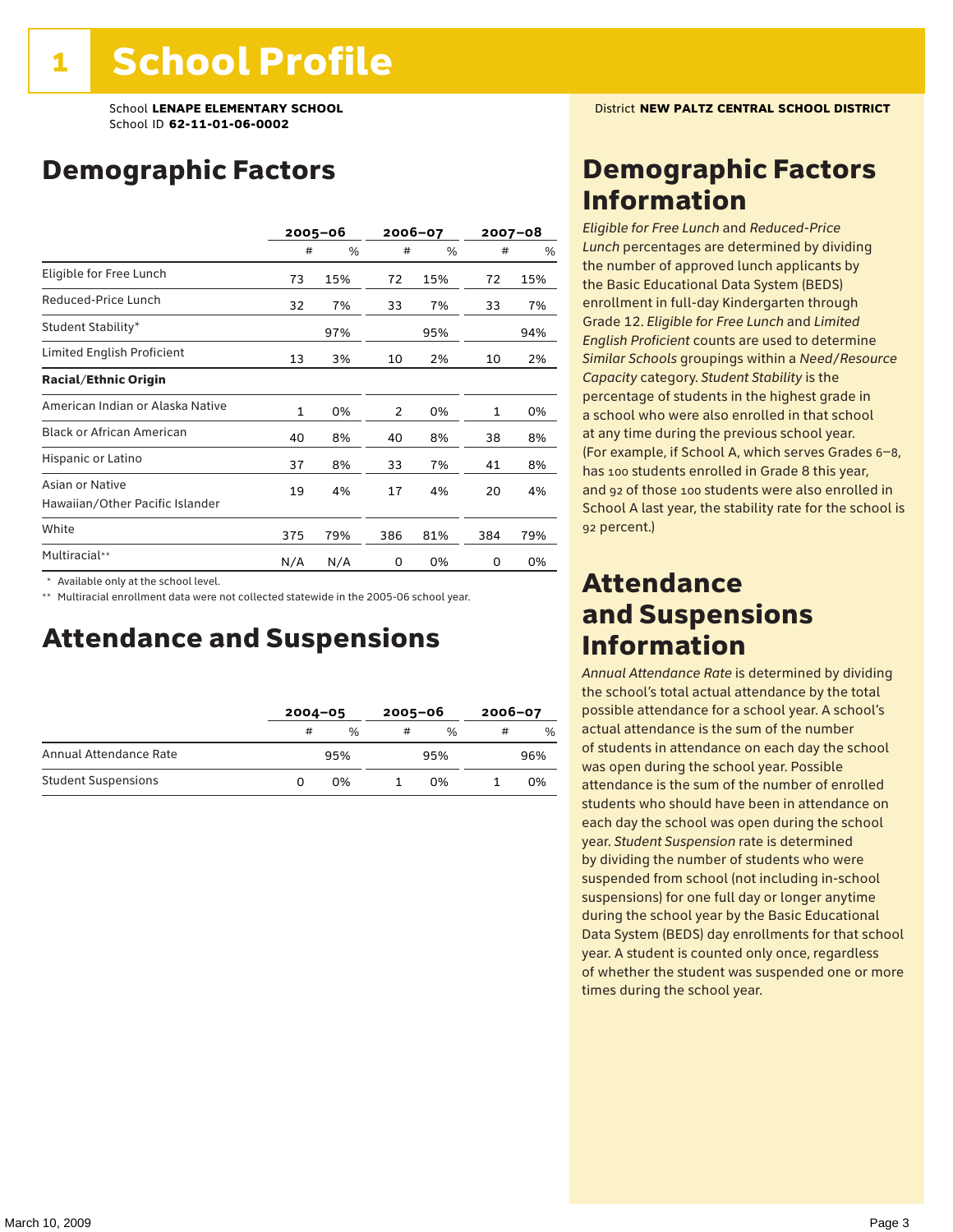## Teacher Qualifications

|                                                                        | $2005 - 06$ | $2006 - 07$ | $2007 - 08$ |
|------------------------------------------------------------------------|-------------|-------------|-------------|
| <b>Total Number of Teachers</b>                                        | 35          | 36          | 38          |
| Percent with No Valid<br><b>Teaching Certificate</b>                   | 0%          | 0%          | 0%          |
| Percent Teaching Out<br>of Certification                               | 0%          | 3%          | 0%          |
| Percent with Fewer Than<br>Three Years of Experience                   | 0%          | 6%          | 13%         |
| Percentage with Master's Degree<br>Plus 30 Hours or Doctorate          | 11%         | 19%         | 13%         |
| <b>Total Number of Core Classes</b>                                    | 127         | 52          | 44          |
| Percent Not Taught by<br><b>Highly Qualified Teachers</b>              | 0%          | 8%          | 0%          |
| <b>Total Number of Classes</b>                                         | 63          | 75          | 70          |
| Percent Taught by Teachers Without<br><b>Appropriate Certification</b> | 2%          | 5%          | 0%          |

### Teacher Turnover Rate

|                                                                       | $2004 - 05$ | 2005-06 | 2006-07 |
|-----------------------------------------------------------------------|-------------|---------|---------|
| Turnover Rate of Teachers with Fewer<br>than Five Years of Experience | በ%          | በ%      | በ%      |
| Turnover Rate of All Teachers                                         | 9%          | 20%     | 14%     |

## Staff Counts

|                                       | $2005 - 06$ | $2006 - 07$ | 2007-08 |
|---------------------------------------|-------------|-------------|---------|
| <b>Total Other Professional Staff</b> |             |             |         |
| Total Paraprofessionals*              | N/A         | N/A         | N/A     |
| <b>Assistant Principals</b>           |             |             |         |
| Principals                            |             |             |         |

\* Not available at the school level.

### Teacher Qualifications Information

The *Percent Teaching Out of Certification* is the percent doing so more than on an incidental basis; that is, the percent teaching for more than five periods per week outside certification.

*Core Classes* are primarily K-6 common branch, English, mathematics, science, social studies, art, music, and foreign languages. The number of K-6 common branch core classes is multiplied by five so that these core class counts are weighted the same as counts for middle- and secondary-level teachers who report five classes per day. To be *Highly Qualified*, a teacher must have at least a Bachelor's degree, be certified to teach in the subject area, and show subject matter competency.

### Teacher Turnover Rate Information

*Teacher Turnover Rate* for a specified school year is the number of teachers in that school year who were not teaching in the following school year divided by the number of teachers in the specified school year, expressed as a percentage.

### Staff Counts Information

*Other Professionals* includes administrators, guidance counselors, school nurses, psychologists, and other professionals who devote more than half of their time to non-teaching duties. Teachers who are shared between buildings within a district are reported on the district report only.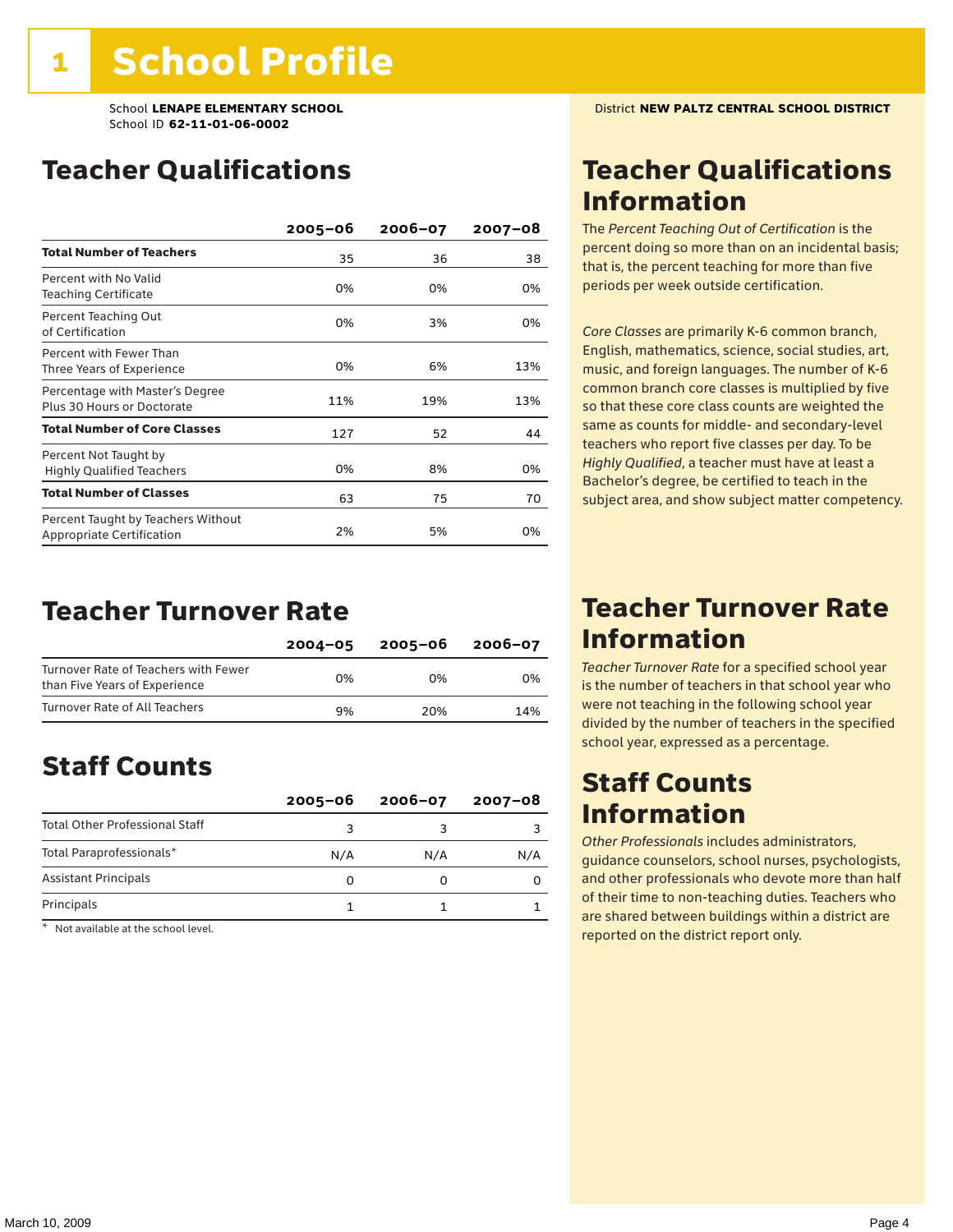### Understanding How Accountability Works in New York State

The federal No Child Left Behind (NCLB) Act requires that states develop and report on measures of student proficiency in 1) English language arts (ELA), in 2) mathematics, and on 3) a third indicator. In New York State in 2007–08, the third indicator is science at the elementary/middle level and graduation rate at the secondary level. Schools or districts that meet predefined goals on these measures are making Adequate Yearly Progress (AYP).



For more information about accountability in New York State, visit: www.emsc.nysed.gov/irts/accountability/home.shtml

### 1 English Language Arts (ELA)

To make AYP in ELA, every accountability group must make AYP. For a group to make AYP, it must meet the participation *and* the performance criteria.

#### A Participation Criterion

At the elementary/middle level, 95 percent of Grades 3–8 students enrolled during the test administration period in each group with 40 or more students must be tested on the New York State Testing Program (NYSTP) in ELA or, if appropriate, the New York State English as a Second Language Achievement Test (NYSESLAT), or the New York State Alternate Assessment (NYSAA) in ELA. At the secondary level, 95 percent of seniors in 2007–08 in each accountability group with 40 or more students must have taken an English examination that meets the students' graduation requirement.

#### B Performance Criterion

At the elementary/middle level, the Performance Index (PI) of each group with 30 or more continuously enrolled tested students must equal or exceed its Effective Annual Measurable Objective (AMO) or the group must make Safe Harbor. (NYSESLAT is used only for participation.) At the secondary level, the PI of each group in the 2004 cohort with 30 or more members must equal or exceed its Effective AMO or the group must make Safe Harbor. To make Safe Harbor, the PI of the group must equal or exceed its Safe Harbor Target and the group must qualify for Safe Harbor using the third indicator, science or graduation rate.

### 2 Mathematics

The same criteria for making AYP in ELA apply to mathematics. At the elementary/middle level, the measures used to determine AYP are the NYSTP and the NYSAA in mathematics. At the secondary level, the measures are mathematics examinations that meet the students' graduation requirement.

### 3 Third Indicator

In addition to English language arts and mathematics, the school must also make AYP in a third area of achievement. This means meeting the criteria in science at the elementary/middle level and the criteria in graduation rate at the secondary level.

Elementary/Middle-Level Science: To make AYP, the All Students group must meet the participation criterion *and* the performance criterion.

#### A Participation Criterion

Eighty percent of students in Grades 4 and/or 8 enrolled during the test administration period in the All Students group, if it has 40 or more students, must be tested on an accountability measure. In Grade 4, the measures are the Grade 4 elementary-level science test and the Grade 4 NYSAA in science. In Grade 8 science, the measures are the Grade 8 middle-level science test, Regents science examinations, and the Grade 8 NYSAA in science.

#### B Performance Criterion

The PI of the All Students group must equal or exceed the State Science Standard (100) or the Science Progress Target.

Qualifying for Safe Harbor in Elementary/Middle-Level ELA and Math: To qualify, the PI must equal or exceed the State Science Standard or the Science Progress Target in elementary/middle-level science for that group.

Secondary-Level Graduation Rate: For a school to make AYP in graduation rate, the percent of students in the 2003 graduation-rate total cohort in the All Students group earning a high school diploma by August 31, 2007 must equal or exceed the Graduation-Rate Standard (55%) or the Graduation-Rate Progress Target.

Qualifying for Safe Harbor in Secondary-Level ELA and Math: To qualify, the percent of the 2003 graduation-rate total cohort earning a local diploma by August 31, 2007 must equal or exceed the Graduation-Rate Standard (55%) or the Graduation-Rate Progress Target for that group.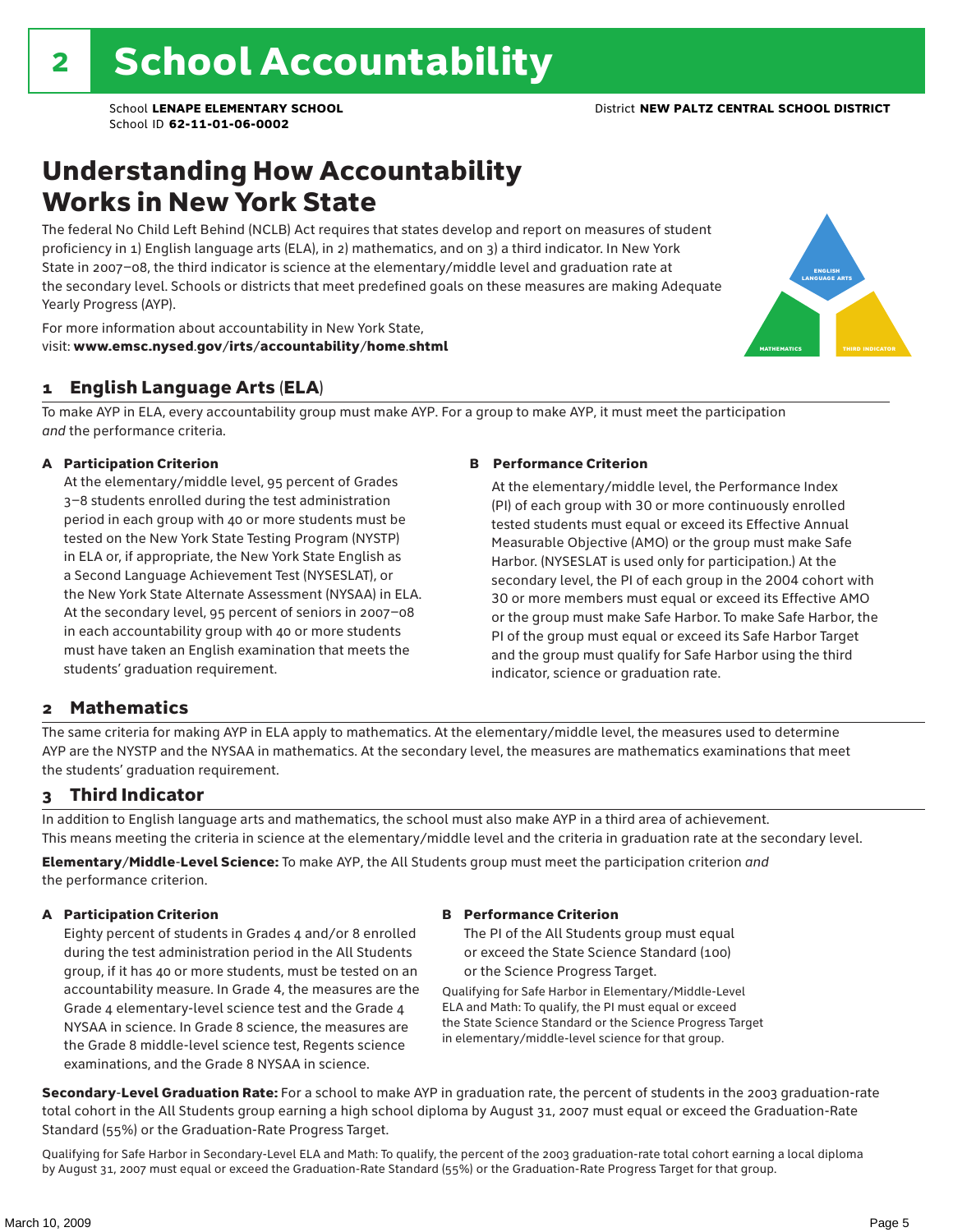# Useful Terms for Understanding Accountability

#### Accountability Cohort for English and Mathematics

The 2004 school accountability cohort consists of all students who first entered Grade 9 anywhere in the 2004–05 school year, and all ungraded students with disabilities who reached their seventeenth birthday in the 2004–05 school year, who were enrolled on October 3, 2007 and did not transfer to a diploma granting program. Students who earned a high school equivalency diploma or were enrolled in an approved high school equivalency preparation program on June 30, 2008, are not included in the 2004 school accountability cohort. The 2004 district accountability cohort consists of all students in each school accountability cohort plus students who transferred within the district after BEDS day plus students who were placed outside the district by the Committee on Special Education or district administrators and who met the other requirements for cohort membership. Cohort is defined in Section 100.2 (p) (16) of the Commissioner's Regulations.

#### Adequate Yearly Progress (AYP)

Adequate Yearly Progress (AYP) indicates satisfactory progress by a district or a school toward the goal of proficiency for all students.

#### Annual Measurable Objective (AMO)

The Annual Measurable Objective (AMO) is the Performance Index (PI) value that signifies that an accountability group is making satisfactory progress toward the goal that 100 percent of students will be proficient in the State's learning standards for English language arts and mathematics by 2013–14. The AMOs for each grade level will be increased as specified in CR100.2(p)(14) and will reach 200 in 2013–14. (See Effective AMO for further information.)

#### Continuously Enrolled Students

At the elementary/middle level, continuously enrolled students are those enrolled in the school or district on BEDS day (usually the first Wednesday in October) of the school year until the test administration period. At the secondary level, all students who meet the criteria for inclusion in the accountability cohort are considered to be continuously enrolled.

#### Effective Annual Measurable Objective (Effective AMO)

The Effective Annual Measurable Objective (Effective AMO) is the Performance Index (PI) value that each accountability group within a school or district is expected to achieve to make Adequate Yearly Progress (AYP). The Effective AMO is the lowest PI that an accountability group of a given size can achieve in a subject for the group's PI not to be considered significantly different from the AMO for that subject. If an accountability group's PI equals or exceeds the Effective AMO, it is considered to have made AYP. A more complete definition of Effective AMO and a table showing the PI values that each group size must equal or exceed to make AYP are available at www.emsc.nysed.gov/irts.

#### Graduation-Rate Total Cohort

This term is defined on the graduation-rate accountability page.

#### Performance Index (PI)

A Performance Index is a value from 0 to 200 that is assigned to an accountability group, indicating how that group performed on a required State test (or approved alternative) in English language arts, mathematics, or science. Student scores on the tests are converted to four performance levels, from Level 1 to Level 4. (See performance level definitions on the Overview Summary page.) At the elementary/middle level, the PI is calculated using the following equation:

100 × [(Count of Continuously Enrolled Tested Students Performing at Levels 2, 3, and 4 + the Count at Levels 3 and 4) ÷ Count of All Continuously Enrolled Tested Students]

At the secondary level, the PI is calculated using the following equation:

100 × [(Count of Cohort Members Performing at

Levels 2, 3, and 4 + the Count at Levels 3 and 4)  $\div$  Count of All Cohort Members]

A list of tests used to measure student performance for accountability is available at www.emsc.nysed.gov/irts.

#### Progress Target

For accountability groups below the State Standard in science or graduation rate, the Progress Target is an alternate method for making Adequate Yearly Progress (AYP) or qualifying for Safe Harbor in English language arts and mathematics based on improvement over the previous year's performance.

#### Safe Harbor

Safe Harbor provides an alternate means to demonstrate Adequate Yearly Progress (AYP) for accountability groups that do not achieve their Effective Annual Measurable Objectives (AMOs) in English or mathematics.

#### Safe Harbor Targets

The 2007–08 safe harbor targets were calculated using the following equation:

2006–07 PI + (200 – the 2006–07 PI) × 0.10

#### Science Progress Target

The elementary/middle-level 2007–08 Science Progress Target is calculated by adding one point to the 2006–07 PI. The 2008–09 Science Progress Target is calculated by adding one point to the 2007–08 PI. The 2007–08 target is provided for groups whose PI was below the State Science Standard in 2007–08.

#### Science Standard

The criterion value that represents a minimally satisfactory performance in science. In 2007–08, the State Science Standard at the elementary/middle level is a Performance Index (PI) of 100. The Commissioner may raise the State Science Standard at his discretion in future years.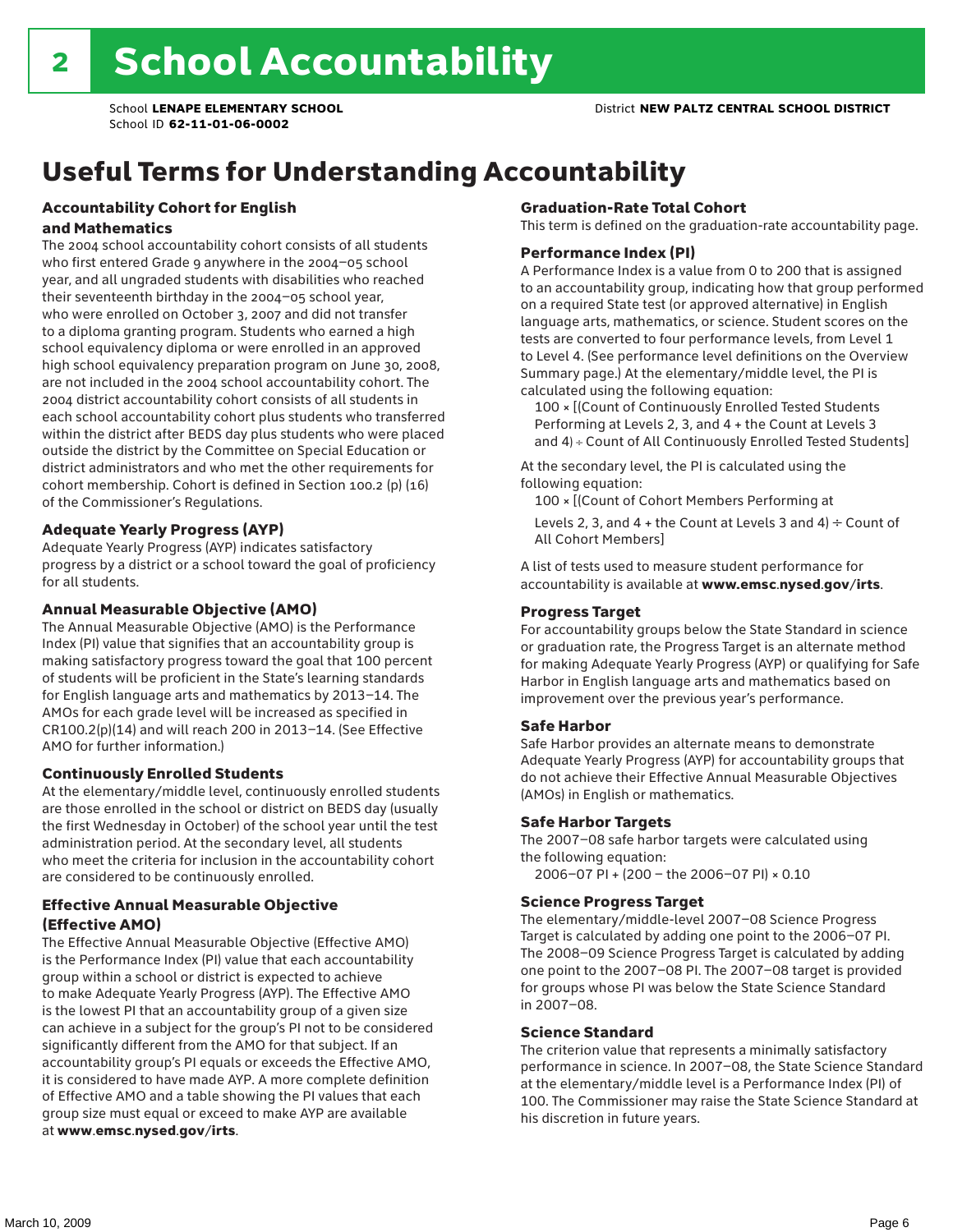# Understanding Your School Accountability Status

The list below defines the school status categories applied to each accountability measure under New York State's accountability system, which is divided into a Federal Title I component and a State component. Accountability measures for schools at the elementary/middle level are English language arts (ELA), mathematics, and science; at the secondary level, they are ELA, mathematics, and graduation rate. A school may be assigned a different status for different accountability measures. The overall status of a school is the status assigned to the school for the accountability measure with the most advanced designation in the hierarchy. If the school receives Title I funds, it is the most advanced designation in the Title I hierarchy, unless the school is in good standing under Title I but identified as SRAP under the State hierarchy. A school that does not receive Title I funding in a school year does not have a federal status in that year; however, all schools (except charter schools) receive a state status even if they do not receive Title I funding. Schools in improvement status under Title I must provide school choice for their students; those in need of improvement in year 2 and beyond must also provide Supplemental Education Services to eligible students. Other consequences for schools not in good standing can be found at: www.emsc.nysed.gov/irts/school-accountability/about.shtml.

| <b>Federal Title I Status</b><br>(Applies to all New York State schools receiving Title I funds)                                                                                                                                                                                                                | <b>New York State Status</b><br>(Applies to all New York State public schools except charter schools)                                                                                                                                                                                                           |
|-----------------------------------------------------------------------------------------------------------------------------------------------------------------------------------------------------------------------------------------------------------------------------------------------------------------|-----------------------------------------------------------------------------------------------------------------------------------------------------------------------------------------------------------------------------------------------------------------------------------------------------------------|
| School in Good Standing<br>Restructuring, Restructuring, Requiring Academic Progress, or as a School Under Registration Review.                                                                                                                                                                                 | A school is considered to be in good standing if it has not been identified as a School in Need of Improvement, in Corrective Action, Planning for                                                                                                                                                              |
| School in Need of Improvement (Year 1)<br>A school that has not made AYP on the same accountability<br>measure for two consecutive years while receiving Title I funds<br>is considered a School in Need of Improvement (Year 1) for the<br>following year.                                                     | <b>School Requiring Academic Progress (Year 1)</b><br>A school that has not made AYP on the same accountability<br>measure for two consecutive years is considered a School<br>Requiring Academic Progress (Year 1) for the following year.                                                                     |
| <b>School in Need of Improvement (Year 2)</b><br>A School in Need of Improvement (Year 1) that does not make<br>AYP on the accountability measure for which it was identified<br>is considered a School in Need of Improvement (Year 2) for the<br>following year, if it continues to receive Title I funds.    | <b>School Requiring Academic Progress (Year 2)</b><br>A School Requiring Academic Progress (Year 1) that does not<br>make AYP on the accountability measure for which it was identified<br>is considered a School Requiring Academic Progress (Year 2) for<br>the following year.                               |
| <b>School in Corrective Action</b><br>A School in Need of Improvement (Year 2) that does not make<br>AYP on the accountability measure for which it was identified is<br>considered a School in Corrective Action for the following year,<br>if it continues to receive Title I funds.                          | <b>School Requiring Academic Progress (Year 3)</b><br>A School Requiring Academic Progress (Year 2) that does not<br>make AYP on the accountability measure for which it was identified<br>is considered a School Requiring Academic Progress (Year 3) for<br>the following year.                               |
| <b>School Planning for Restructuring</b><br>A School in Corrective Action that does not make AYP on the<br>accountability measure for which it was identified is considered<br>a School Planning for Restructuring for the following year, if it<br>continues to receive Title I funds.                         | <b>School Requiring Academic Progress (Year 4)</b><br>A School Requiring Academic Progress (Year 3) that does not<br>make AYP on the accountability measure for which it was identified<br>is considered a School Requiring Academic Progress (Year 4) for<br>the following year.                               |
| School Restructuring (Year 1)<br>A School Planning for Restructuring that does not make<br>AYP on the accountability measure for which it was identified is<br>considered a School Restructuring (Year 1) for the following year,<br>if it continues to receive Title I funds.                                  | <b>School Requiring Academic Progress (Year 5 and above)</b><br>A School Requiring Academic Progress (Year 4 and above) that does not<br>make AYP on the accountability measure for which it was identified is<br>considered a School Requiring Academic Progress (Year 5 and above) for<br>the following year. |
| <b>School Restructuring (Year 2 and above)</b><br>A School Restructuring (Year 1 and above) that does not make<br>AYP on the accountability measure for which it was identified<br>is considered a School Restructuring (Year 2 and above) for the<br>following year, if it continues to receive Title I funds. |                                                                                                                                                                                                                                                                                                                 |

Pending - A school's status is "Pending" if the school requires special evaluation procedures and they have not yet been completed.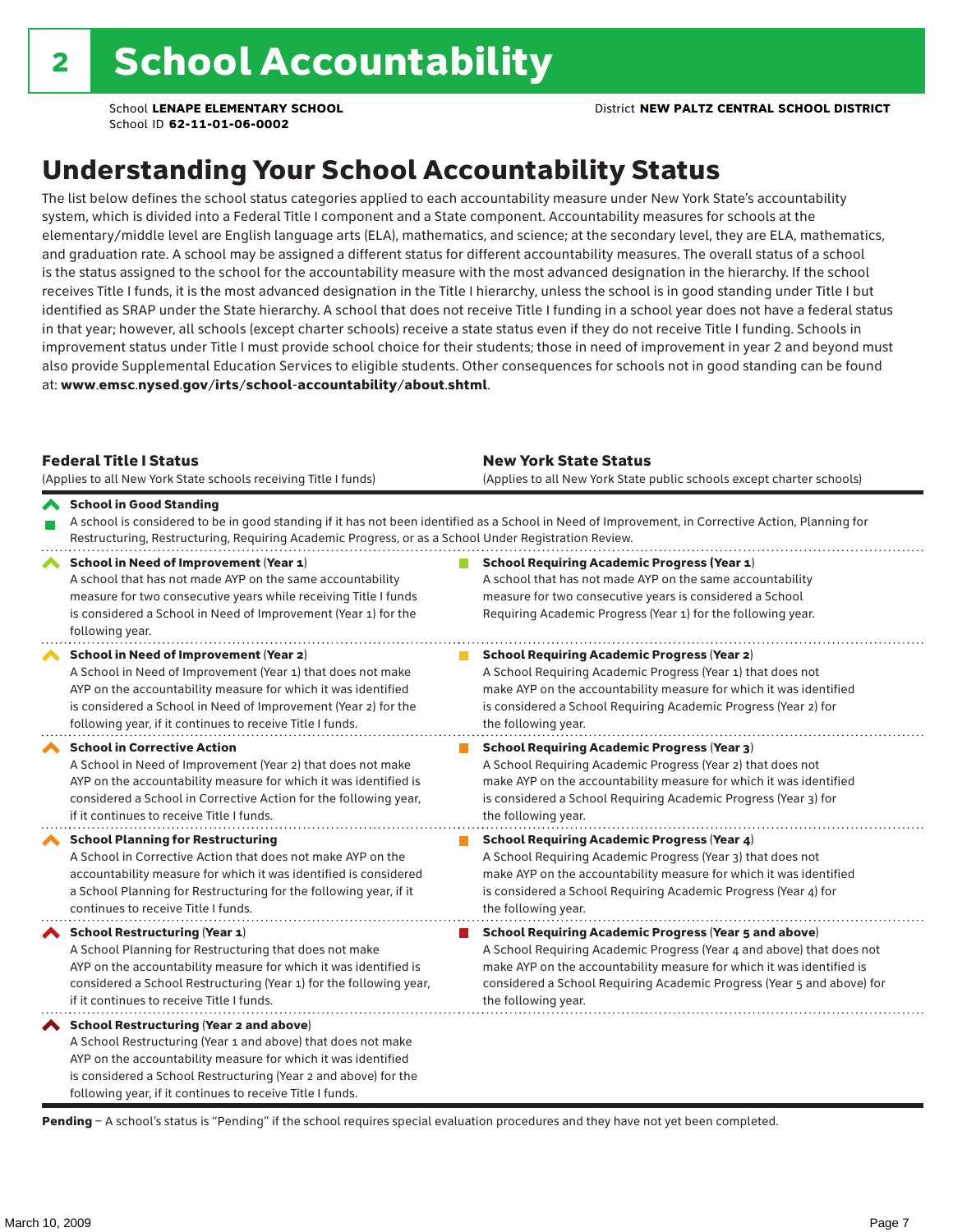# 2 School Accountability

School ID **62-11-01-06-0002**

### Summary

| <b>Overall Accountability</b> | <b>Good Standing</b>                                    |                                                                                                                                                                                                                                                                                                                                        |                        |             |  |  |  |
|-------------------------------|---------------------------------------------------------|----------------------------------------------------------------------------------------------------------------------------------------------------------------------------------------------------------------------------------------------------------------------------------------------------------------------------------------|------------------------|-------------|--|--|--|
| <b>Status (2008-09)</b>       |                                                         | <b>Elementary/Middle Level</b>                                                                                                                                                                                                                                                                                                         | <b>Secondary Level</b> |             |  |  |  |
|                               | <b>ELA</b>                                              | Good Standing                                                                                                                                                                                                                                                                                                                          | ELA                    |             |  |  |  |
|                               | Math<br>Good Standing                                   |                                                                                                                                                                                                                                                                                                                                        | Math                   |             |  |  |  |
|                               |                                                         | Science <a> Science</a> Science Science Science <a> Science <a> Science <a> Science <a> Science <a> Science <a> Science <a> Science <a> Science <a> Science <a> Science <a> Science <a<br></a<br> Science <a> Science <a<br <="" td=""><td><b>Graduation Rate</b></td><td></td></a<br></a></a></a></a></a></a></a></a></a></a></a></a> | <b>Graduation Rate</b> |             |  |  |  |
| <b>Title I Part A Funding</b> | <b>Years the School Received Title I Part A Funding</b> |                                                                                                                                                                                                                                                                                                                                        |                        |             |  |  |  |
|                               | $2006 - 07$                                             |                                                                                                                                                                                                                                                                                                                                        | $2007 - 08$            | $2008 - 09$ |  |  |  |
|                               | <b>YES</b>                                              |                                                                                                                                                                                                                                                                                                                                        | <b>YES</b>             | <b>YES</b>  |  |  |  |

### On which accountability measures did this school make Adequate Yearly Progress (AYP) and which groups made AYP on each measure?

|                                                     | <b>Elementary/Middle Level</b> |                              |               | <b>Secondary Level</b> |             |                        |  |
|-----------------------------------------------------|--------------------------------|------------------------------|---------------|------------------------|-------------|------------------------|--|
|                                                     | English                        |                              |               | English                |             |                        |  |
| <b>Student Groups</b>                               | Language Arts                  | Mathematics                  | Science       | Language Arts          | Mathematics | <b>Graduation Rate</b> |  |
| <b>All Students</b>                                 | V                              | v                            | V             |                        |             |                        |  |
| <b>Ethnicity</b>                                    |                                |                              |               |                        |             |                        |  |
| American Indian or Alaska Native                    |                                |                              |               |                        |             |                        |  |
| <b>Black or African American</b>                    |                                |                              |               |                        |             |                        |  |
| Hispanic or Latino                                  |                                |                              |               |                        |             |                        |  |
| Asian or Native Hawaiian/Other Pacific<br>Islander  |                                |                              |               |                        |             |                        |  |
| White                                               | v                              | v                            |               |                        |             |                        |  |
| Multiracial                                         |                                |                              |               |                        |             |                        |  |
| <b>Other Groups</b>                                 |                                |                              |               |                        |             |                        |  |
| <b>Students with Disabilities</b>                   | V                              | V                            |               |                        |             |                        |  |
| Limited English Proficient                          |                                |                              |               |                        |             |                        |  |
| <b>Economically Disadvantaged</b>                   | V                              |                              |               |                        |             |                        |  |
| <b>Student groups making</b><br>AYP in each subject | $6$ of 6                       | $\blacktriangleright$ 6 of 6 | $\vee$ 1 of 1 |                        |             |                        |  |

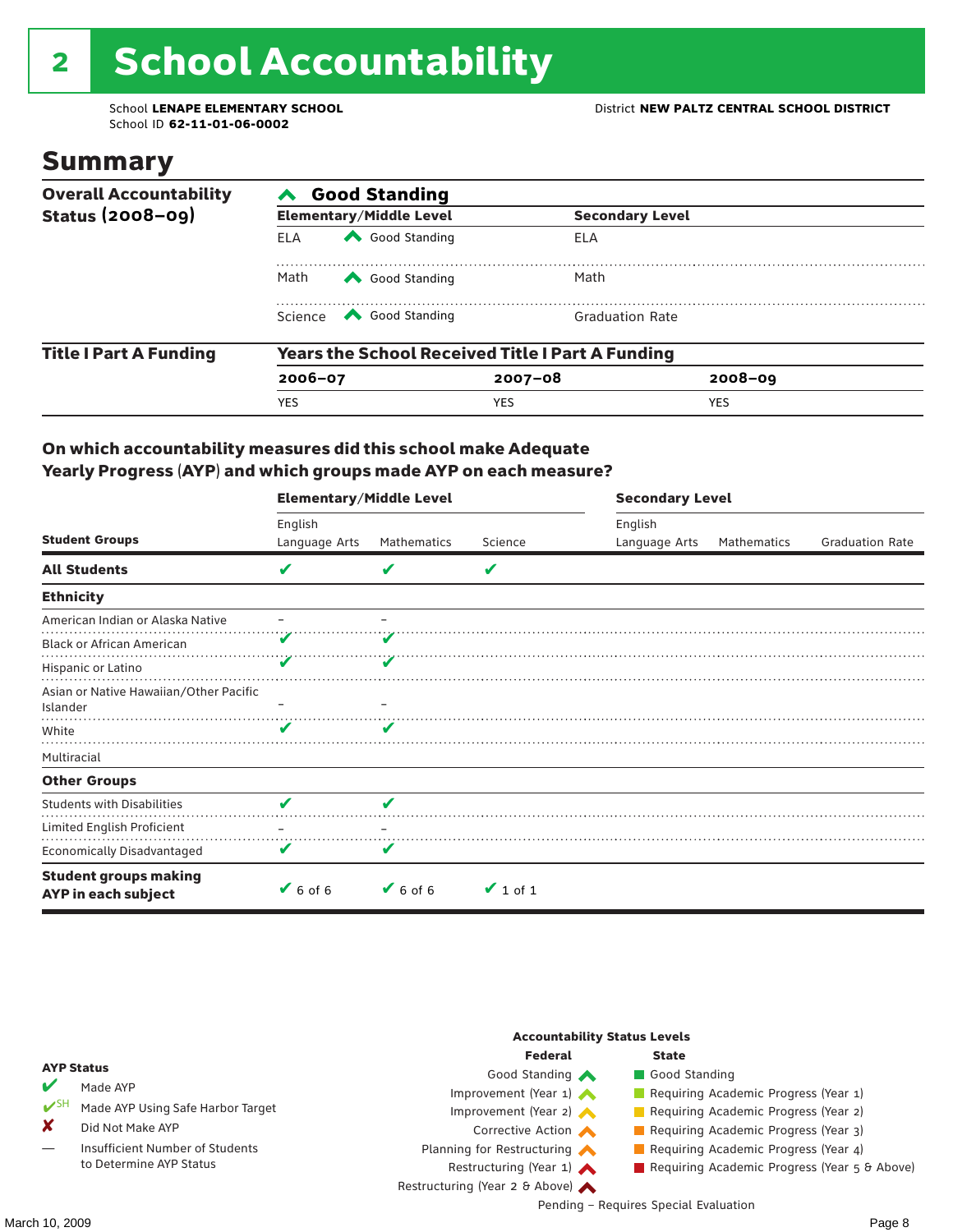# **Elementary/Middle-Level English Language Arts**

| <b>Accountability Status</b><br>for This Subject<br>$(2008 - 09)$ | ▰      | Good Standing                                          |
|-------------------------------------------------------------------|--------|--------------------------------------------------------|
| <b>Accountability Measures</b>                                    | 6 of 6 | Student groups making AYP in English language arts     |
|                                                                   | v      | Made AYP                                               |
| <b>Prospective Status</b>                                         |        | This school will be in good standing in 2009-10. [101] |

### How did students in each accountability group perform on **elementary/middle-level English language arts accountability measures?**

|                                                            | Participation <sup>2</sup><br><b>AYP</b> |           |               | Test Performance <sup>3</sup> |             | <b>Performance Objectives</b> |                    |         |
|------------------------------------------------------------|------------------------------------------|-----------|---------------|-------------------------------|-------------|-------------------------------|--------------------|---------|
| <b>Student Group</b>                                       |                                          | Met       | Percentage    | Met                           | Performance | Effective                     | Safe Harbor Target |         |
| (Total: Continuous Enrollment) <sup>1</sup>                | <b>Status</b>                            | Criterion | <b>Tested</b> | Criterion                     | Index       | AMO                           | $2007 - 08$        | 2008-09 |
| <b>All Students (488:479)</b>                              | V                                        | V         | 100%          | V                             | 179         | 128                           |                    |         |
| <b>Ethnicity</b>                                           |                                          |           |               |                               |             |                               |                    |         |
| American Indian or Alaska Native<br>(1:1)                  |                                          |           |               |                               |             |                               |                    |         |
| <b>Black or African American</b><br>(37:36)                | ✔                                        |           |               | V                             | 161         | 117                           |                    |         |
| Hispanic or Latino (41:40)                                 | V                                        | v         | 100%          | V                             | 155         | 118                           |                    |         |
| Asian or Native Hawaiian/Other Pacific<br>Islander (21:21) |                                          |           |               |                               |             |                               |                    |         |
| White (388:381)                                            | V                                        | V         | 100%          | V                             | 183         | 127                           |                    |         |
| Multiracial (0:0)                                          |                                          |           |               |                               |             |                               |                    |         |
| <b>Other Groups</b>                                        |                                          |           |               |                               |             |                               |                    |         |
| Students with Disabilities <sup>4</sup>                    |                                          |           |               |                               |             |                               |                    |         |
| (61:60)                                                    | ✔                                        | V         | 100%          | v                             | 130         | 121                           |                    |         |
| Limited English Proficient <sup>5</sup>                    |                                          |           |               |                               |             |                               |                    |         |
| (10:9)                                                     |                                          |           |               |                               |             |                               |                    |         |
| <b>Economically Disadvantaged</b><br>(75:75)               | V                                        | V         | 100%          | V                             | 152         | 122                           |                    |         |
| <b>Final AYP Determination</b>                             | $\vee$ 6 of 6                            |           |               |                               |             |                               |                    |         |

#### **NOTES**

- <sup>1</sup> These data show the count of students enrolled during the test administration period (used for Participation) followed by the count of continuously enrolled tested students (used for Performance). For accountability calculations,
- students who were excused from testing for medical reasons are not included in the enrollment count. <sup>2</sup> Groups with fewer than 40 students enrolled during the test administration period are not required to meet the participation criterion. If the participation rate of a group fell below 95 percent in 2007–08, the enrollment shown is the sum of 2006–07 and 2007–08 enrollments and the percent tested is the weighted average
- of the participation rates over those two years.<br><sup>3</sup> For schools with fewer than 30 continuously enrolled tested students in the All Students group in 2007–08, data for 2006–07 and 2007–08 were combined to determine counts and PIs. For schools with 30 or more continuously enrolled students in the All Students group in 2007–08, student groups with fewer than 30
- continuously enrolled tested students are not required to meet the performance criterion. <sup>4</sup> If the school failed to make AYP solely because of the performance of students with disabilities, met the 95% participation requirement for this group, and would meet or exceed the AMO for this subject if 34 points were added to the PI, then the school is considered to have made AYP for students with disabilities.
- $5$  If the count of LEP students is equal to or greater than 30, former LEP students are also included in the performance calculations.
- ‡ This student group did not make AYP in science; therefore, it did not qualify for Safe Harbor.
- Made AYP
	- Made AYP Using Safe Harbor Target
- X Did Not Make AYP
- Insufficient Number of Students to Determine AYP Status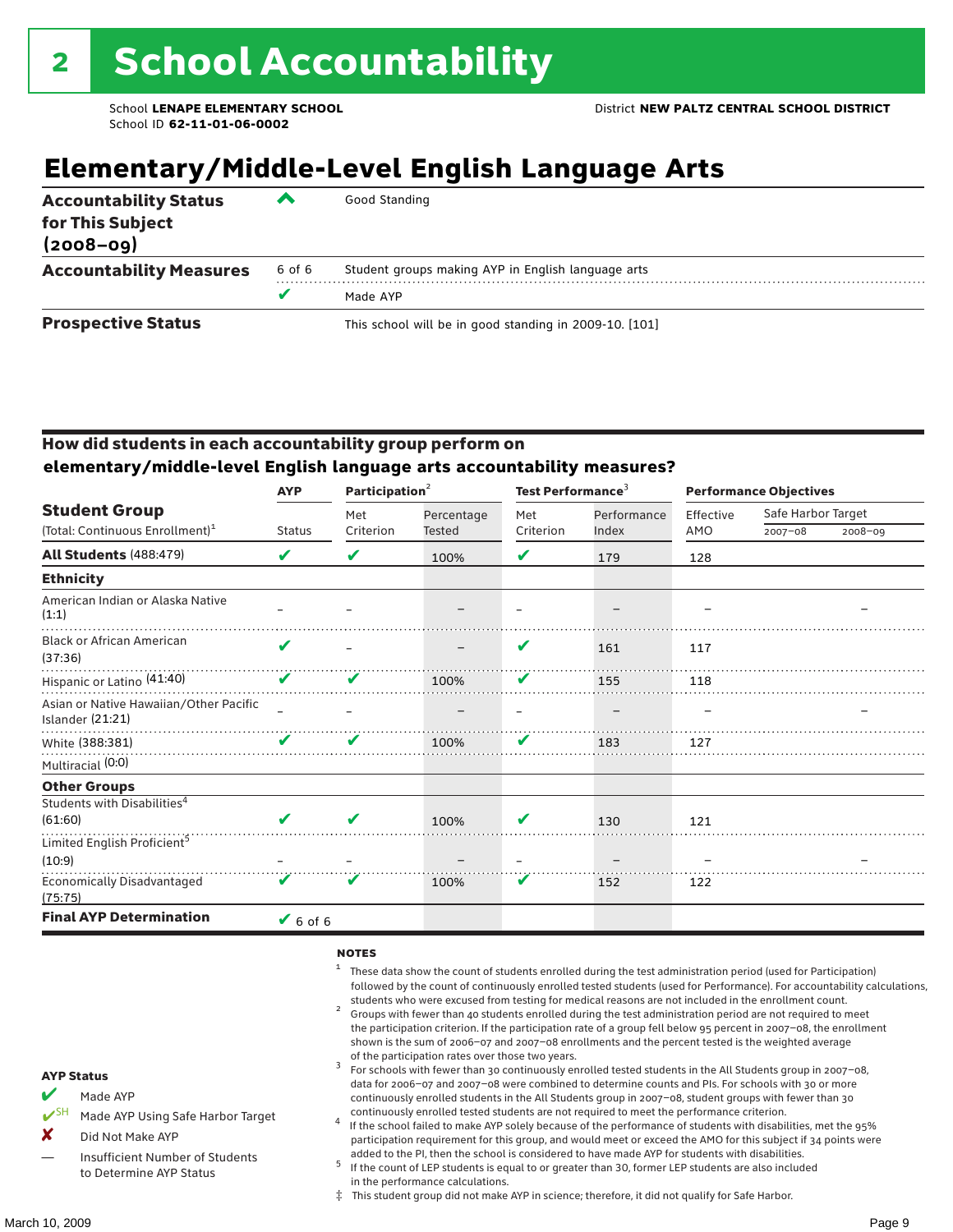## **Elementary/Middle-Level Mathematics**

| <b>Accountability Status</b><br>for This Subject<br>$(2008 - 09)$ | ▰      | Good Standing                                          |
|-------------------------------------------------------------------|--------|--------------------------------------------------------|
| <b>Accountability Measures</b>                                    | 6 of 6 | Student groups making AYP in mathematics               |
|                                                                   |        | Made AYP                                               |
| <b>Prospective Status</b>                                         |        | This school will be in good standing in 2009-10. [101] |

### How did students in each accountability group perform on **elementary/middle-level mathematics accountability measures?**

|                                                            | Participation <sup>2</sup><br><b>AYP</b> |           |            |           | Test Performance <sup>3</sup> |           | <b>Performance Objectives</b> |             |  |
|------------------------------------------------------------|------------------------------------------|-----------|------------|-----------|-------------------------------|-----------|-------------------------------|-------------|--|
| <b>Student Group</b>                                       |                                          | Met       | Percentage | Met       | Performance                   | Effective | Safe Harbor Target            |             |  |
| (Total: Continuous Enrollment) <sup>1</sup>                | <b>Status</b>                            | Criterion | Tested     | Criterion | Index                         | AMO       | $2007 - 08$                   | $2008 - 09$ |  |
| <b>All Students (490:476)</b>                              | V                                        | V         | 99%        | V         | 182                           | 97        |                               |             |  |
| <b>Ethnicity</b>                                           |                                          |           |            |           |                               |           |                               |             |  |
| American Indian or Alaska Native<br>(1:1)                  |                                          |           |            |           |                               |           |                               |             |  |
| <b>Black or African American</b><br>(37:37)                | V                                        |           |            | V         | 154                           | 86        |                               |             |  |
| Hispanic or Latino (41:40)                                 | V                                        | V         | 100%       | V         | 150                           | 87        |                               |             |  |
| Asian or Native Hawaiian/Other Pacific<br>Islander (21:20) |                                          |           |            |           |                               |           |                               |             |  |
| White (390:378)                                            | V                                        | ✔         | 99%        | V         | 187                           | 96        |                               |             |  |
| Multiracial (0:0)                                          |                                          |           |            |           |                               |           |                               |             |  |
| <b>Other Groups</b>                                        |                                          |           |            |           |                               |           |                               |             |  |
| Students with Disabilities <sup>4</sup>                    |                                          |           |            |           |                               |           |                               |             |  |
| (61:58)                                                    | V                                        | V         | 98%        | V         | 128                           | 89        |                               |             |  |
| Limited English Proficient <sup>5</sup>                    |                                          |           |            |           |                               |           |                               |             |  |
| (10:8)                                                     |                                          |           |            |           |                               |           |                               |             |  |
| <b>Economically Disadvantaged</b><br>(75:73)               | V                                        | V         | 97%        | V         | 153                           | 91        |                               |             |  |
| <b>Final AYP Determination</b>                             | $\vee$ 6 of 6                            |           |            |           |                               |           |                               |             |  |

#### **NOTES**

- <sup>1</sup> These data show the count of students enrolled during the test administration period (used for Participation) followed by the count of continuously enrolled tested students (used for Performance). For accountability calculations,
- students who were excused from testing for medical reasons are not included in the enrollment count.<br><sup>2</sup> Groups with fewer than 40 students enrolled during the test administration period are not required to meet the participation criterion. If the participation rate of a group fell below 95 percent in 2007–08, the enrollment shown is the sum of 2006–07 and 2007–08 enrollments and the percent tested is the weighted average
- of the participation rates over those two years.<br><sup>3</sup> For schools with fewer than 30 continuously enrolled tested students in the All Students group in 2007–08, data for 2006–07 and 2007–08 were combined to determine counts and PIs. For schools with 30 or more continuously enrolled students in the All Students group in 2007–08, student groups with fewer than 30
- continuously enrolled tested students are not required to meet the performance criterion. <sup>4</sup> If the school failed to make AYP solely because of the performance of students with disabilities, met the 95% participation requirement for this group, and would meet or exceed the AMO for this subject if 34 points were added to the PI, then the school is considered to have made AYP for students with disabilities.
- $5$  If the count of LEP students is equal to or greater than 30, former LEP students are also included in the performance calculations.
- ‡ This student group did not make AYP in science; therefore, it did not qualify for Safe Harbor.
- Made AYP
	- Made AYP Using Safe Harbor Target
- X Did Not Make AYP
- Insufficient Number of Students to Determine AYP Status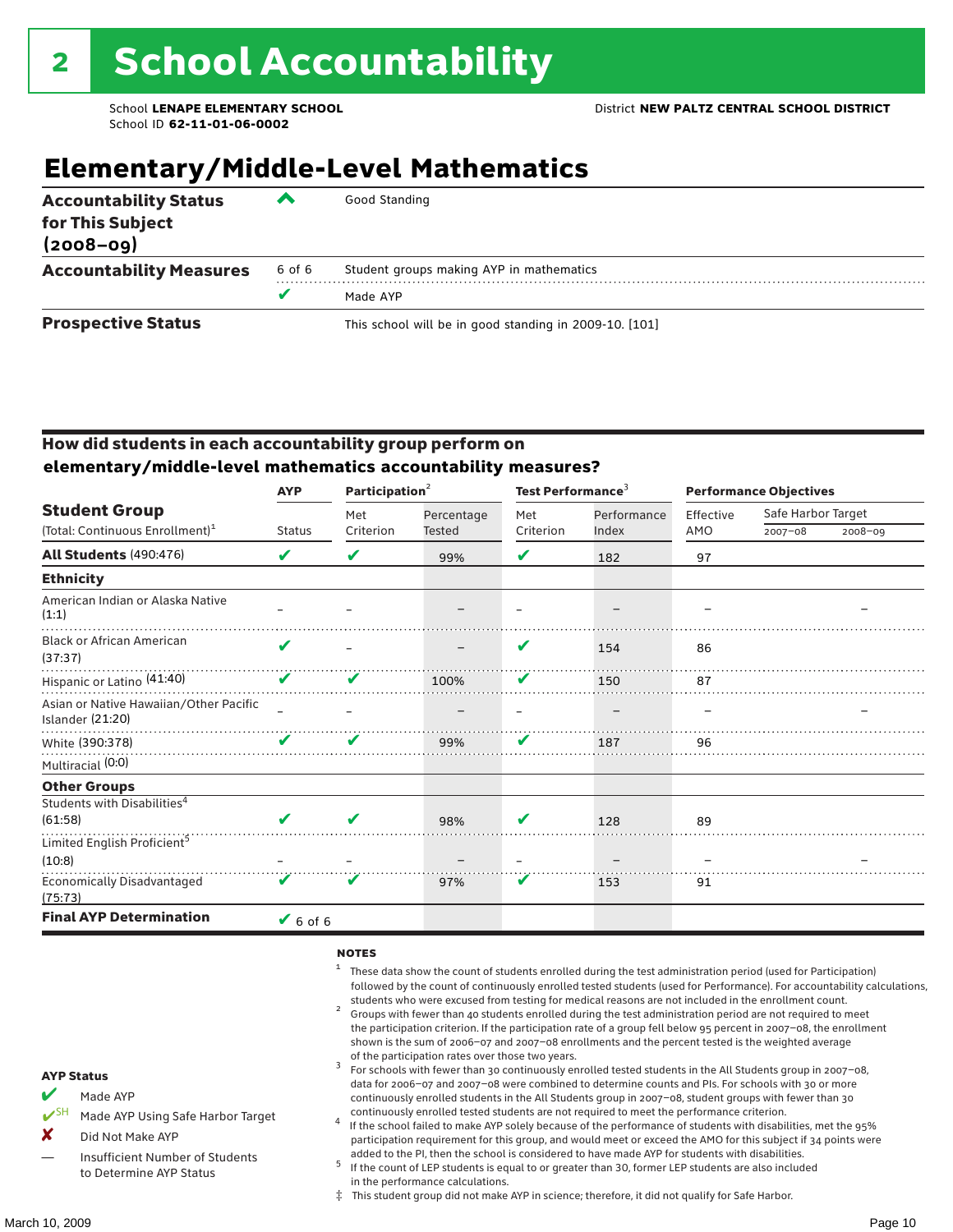## Elementary/Middle-Level Science

| <b>Accountability Status</b><br>for This Subject<br>$(2008 - 09)$ | ‴      | Good Standing                                          |
|-------------------------------------------------------------------|--------|--------------------------------------------------------|
| <b>Accountability Measures</b>                                    | 1 of 1 | Student groups making AYP in science                   |
|                                                                   | v      | Made AYP                                               |
| <b>Prospective Status</b>                                         |        | This school will be in good standing in 2009-10. [101] |

### How did students in each accountability group perform on elementary/middle-level science accountability measures?

|                                                                                                                                                                                   | <b>AYP</b>    |                             | Participation <sup>2</sup>                                                    |                                                            | Test Performance <sup>3</sup> |                                                                                                                                                                                                                                                                                                                                                                                                                                                                                                                                                                                                                                                                              | <b>Performance Objectives</b> |                                                                                                                                                                                                                                                                                                                                                                 |  |
|-----------------------------------------------------------------------------------------------------------------------------------------------------------------------------------|---------------|-----------------------------|-------------------------------------------------------------------------------|------------------------------------------------------------|-------------------------------|------------------------------------------------------------------------------------------------------------------------------------------------------------------------------------------------------------------------------------------------------------------------------------------------------------------------------------------------------------------------------------------------------------------------------------------------------------------------------------------------------------------------------------------------------------------------------------------------------------------------------------------------------------------------------|-------------------------------|-----------------------------------------------------------------------------------------------------------------------------------------------------------------------------------------------------------------------------------------------------------------------------------------------------------------------------------------------------------------|--|
| <b>Student Group</b>                                                                                                                                                              |               | Safe Harbor                 | Met                                                                           | Percentage                                                 | Met                           | Performance                                                                                                                                                                                                                                                                                                                                                                                                                                                                                                                                                                                                                                                                  | State                         | Progress Target                                                                                                                                                                                                                                                                                                                                                 |  |
| (Total: Continuous Enrollment) <sup>1</sup>                                                                                                                                       |               | <b>Status Oualification</b> | Criterion                                                                     | Tested                                                     | Criterion                     | Index                                                                                                                                                                                                                                                                                                                                                                                                                                                                                                                                                                                                                                                                        | Standard                      | 2007-08 2008-09                                                                                                                                                                                                                                                                                                                                                 |  |
| <b>All Students (165:159)</b>                                                                                                                                                     | ✔             | Oualified                   | V                                                                             | 99%                                                        | V                             | 191                                                                                                                                                                                                                                                                                                                                                                                                                                                                                                                                                                                                                                                                          | 100                           |                                                                                                                                                                                                                                                                                                                                                                 |  |
| <b>Ethnicity</b>                                                                                                                                                                  |               |                             |                                                                               |                                                            |                               |                                                                                                                                                                                                                                                                                                                                                                                                                                                                                                                                                                                                                                                                              |                               |                                                                                                                                                                                                                                                                                                                                                                 |  |
| American Indian or Alaska Native<br>(1:1)                                                                                                                                         |               |                             |                                                                               |                                                            |                               |                                                                                                                                                                                                                                                                                                                                                                                                                                                                                                                                                                                                                                                                              |                               |                                                                                                                                                                                                                                                                                                                                                                 |  |
| <b>Black or African American</b><br>(9:9)                                                                                                                                         |               |                             |                                                                               |                                                            |                               |                                                                                                                                                                                                                                                                                                                                                                                                                                                                                                                                                                                                                                                                              |                               |                                                                                                                                                                                                                                                                                                                                                                 |  |
| Hispanic or Latino (7:7)                                                                                                                                                          |               |                             |                                                                               |                                                            |                               |                                                                                                                                                                                                                                                                                                                                                                                                                                                                                                                                                                                                                                                                              |                               |                                                                                                                                                                                                                                                                                                                                                                 |  |
| Asian or Native Hawaiian/Other Pacific<br>Islander (6:6)                                                                                                                          |               |                             |                                                                               |                                                            |                               | .                                                                                                                                                                                                                                                                                                                                                                                                                                                                                                                                                                                                                                                                            |                               |                                                                                                                                                                                                                                                                                                                                                                 |  |
| White (142:136)                                                                                                                                                                   |               | <b>Oualified</b>            | v                                                                             | 99%                                                        | V                             | 196                                                                                                                                                                                                                                                                                                                                                                                                                                                                                                                                                                                                                                                                          | 100                           |                                                                                                                                                                                                                                                                                                                                                                 |  |
| Multiracial (0:0)                                                                                                                                                                 |               |                             |                                                                               |                                                            |                               |                                                                                                                                                                                                                                                                                                                                                                                                                                                                                                                                                                                                                                                                              |                               |                                                                                                                                                                                                                                                                                                                                                                 |  |
| <b>Other Groups</b>                                                                                                                                                               |               |                             |                                                                               |                                                            |                               |                                                                                                                                                                                                                                                                                                                                                                                                                                                                                                                                                                                                                                                                              |                               |                                                                                                                                                                                                                                                                                                                                                                 |  |
| <b>Students with Disabilities</b><br>(20:19)                                                                                                                                      |               |                             |                                                                               |                                                            |                               |                                                                                                                                                                                                                                                                                                                                                                                                                                                                                                                                                                                                                                                                              |                               |                                                                                                                                                                                                                                                                                                                                                                 |  |
| Limited English Proficient <sup>4</sup><br>(2:1)                                                                                                                                  |               |                             |                                                                               |                                                            |                               |                                                                                                                                                                                                                                                                                                                                                                                                                                                                                                                                                                                                                                                                              |                               |                                                                                                                                                                                                                                                                                                                                                                 |  |
| <b>Economically Disadvantaged</b><br>(24:23)                                                                                                                                      |               |                             |                                                                               |                                                            |                               |                                                                                                                                                                                                                                                                                                                                                                                                                                                                                                                                                                                                                                                                              |                               |                                                                                                                                                                                                                                                                                                                                                                 |  |
| <b>Final AYP Determination</b>                                                                                                                                                    | $\vee$ 1 of 1 |                             |                                                                               |                                                            |                               |                                                                                                                                                                                                                                                                                                                                                                                                                                                                                                                                                                                                                                                                              |                               |                                                                                                                                                                                                                                                                                                                                                                 |  |
| <b>AYP Status</b><br>V<br>Made AYP<br>$V^{\text{SH}}$<br>Made AYP Using Safe Harbor Target<br>×<br>Did Not Make AYP<br>Insufficient Number of Students<br>to Determine AYP Status |               | <b>NOTES</b><br>1<br>3      | participation rates over those two years.<br>in the performance calculations. | were combined to determine counts and performance indices. |                               | These data show the count of students enrolled during the test administration period (used for Participation)<br>students who were excused from testing for medical reasons are not included in the enrollment count.<br>Groups with fewer than 40 students enrolled during the test administration period are not required to meet<br>the participation criterion. If the participation rate of a group fell below 80 percent in 2007-08, the enrollment<br>shown is the sum of 2006-07 and 2007-08 enrollments and the percent tested is the weighted average of the<br>If the count of LEP students is equal to or greater than 30, former LEP students are also included |                               | followed by the count of continuously enrolled tested students (used for Performance). For accountability calculations,<br>Groups with fewer than 30 continuously enrolled tested students are not required to meet the performance criterion.<br>For schools with fewer than 30 continuously enrolled tested students in 2007-08, data for 2006-07 and 2007-08 |  |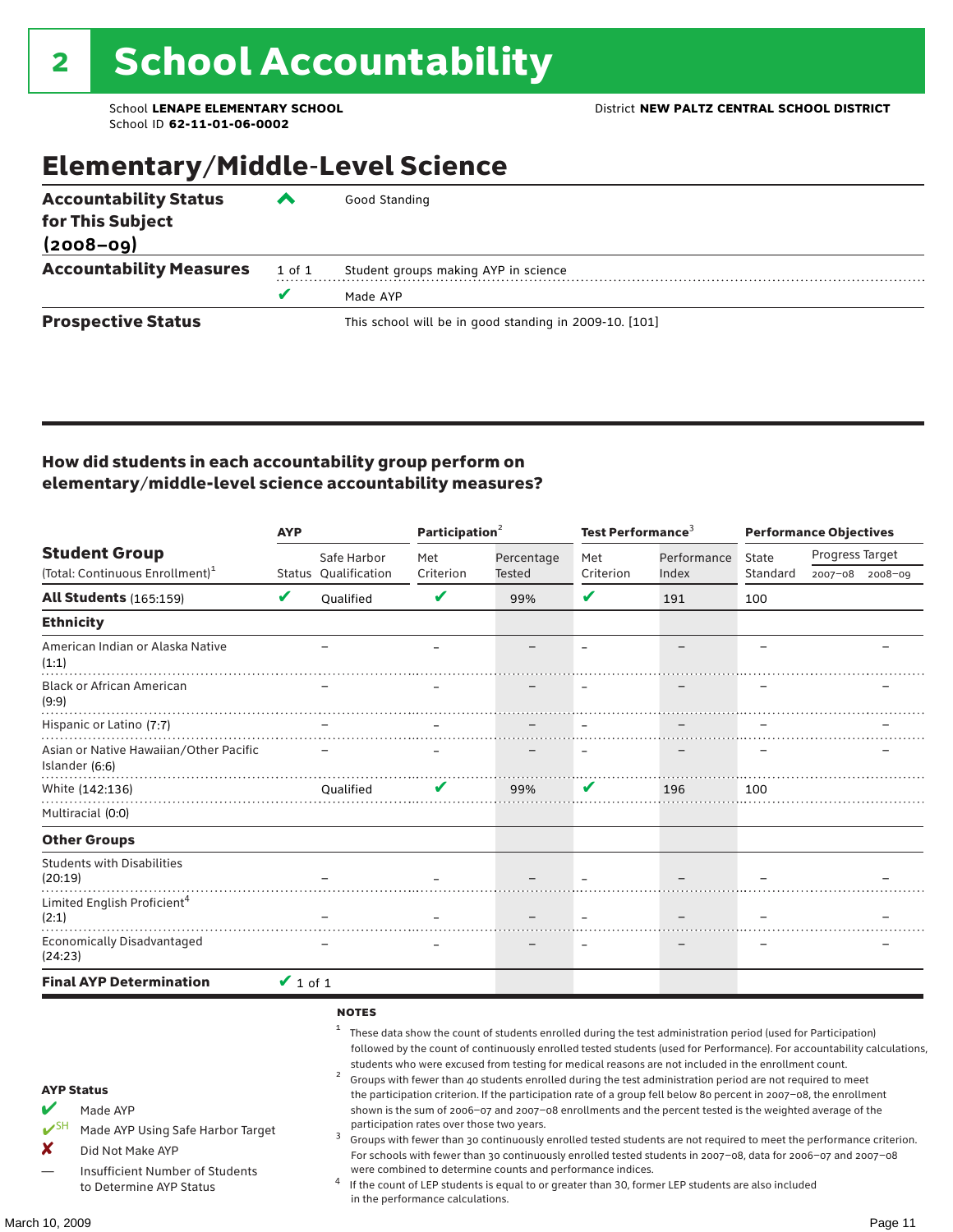### Summary of 2007–08 School Performance

Performance on the State assessments in English language arts, mathematics, and science at the elementary and middle levels is reported in terms of mean scores and the percentage of tested students scoring at or above Level 2, Level 3, and Level 4. Performance on the State assessments in ELA and mathematics at the secondary level is reported in terms of the percentage of students in a cohort scoring at these levels.

|                              |     | Percentage of students that<br>scored at or above Level 3 | Total<br>Tested |
|------------------------------|-----|-----------------------------------------------------------|-----------------|
| <b>English Language Arts</b> | 0%  | 50%                                                       | 100%            |
| Grade 3                      | 70% |                                                           | 160             |
| Grade 4                      | 91% |                                                           | 165             |
| Grade 5                      | 88% |                                                           | 161             |
| <b>Mathematics</b>           |     |                                                           |                 |
| Grade 3                      | 78% |                                                           | 161             |
| Grade 4                      | 90% |                                                           | 165             |
| Grade 5                      | 91% |                                                           | 160             |
| <b>Science</b>               |     |                                                           |                 |
| Grade 4                      | 93% |                                                           | 164             |

School **LENAPE ELEMENTARY SCHOOL** District **NEW PALTZ CENTRAL SCHOOL DISTRICT**

### About the Performance Level Descriptors

#### Level 1: Not Meeting Learning Standards.

Student performance does not demonstrate an understanding of the content expected in the subject and grade level.

#### Level 2: Partially Meeting Learning Standards.

Student performance demonstrates a partial understanding of the content expected in the subject and grade level.

#### Level 3: Meeting Learning Standards.

Student performance demonstrates an understanding of the content expected in the subject and grade level.

#### Level 4: Meeting Learning Standards with Distinction.

Student performance demonstrates a thorough understanding of the content expected in the subject and grade level.

### How are Need/Resource Capacity (N/RC) categories determined?

Districts are divided into high, average, and low need categories based on their ability to meet the special needs of their students with local resources. Districts in the high need category are subdivided into four categories based on enrollment size and, in some cases, number of students per square mile. More information about the categories can be found in the *Report to the Governor and the Legislature on the Educational Status of the State's Schools* at www.emsc.nysed.gov/irts.

#### What are Similar Schools?

In this section, this school's performance is compared with that of similar schools.

Within each N/RC category, the Department identifies Similar Schools: schools that serve similar students and have similar resources. Each school report card compares the school's performance with that of similar schools. The following factors are considered in grouping schools: a) the grade level served by the school and b) rates of student poverty and limited English proficiency. Student poverty levels are indicated by determining the percentage of children in each school who participate in the free-lunch program. By combining these factors, a measure of student need is created and used to place schools into relatively low (lowest quartile), relatively high (highest quartile), and typical (mid-range) groups.

### This School's Similar Schools Group: **14**

All schools in this group are elementary level schools in school districts with average student needs in relation to district resource capacity.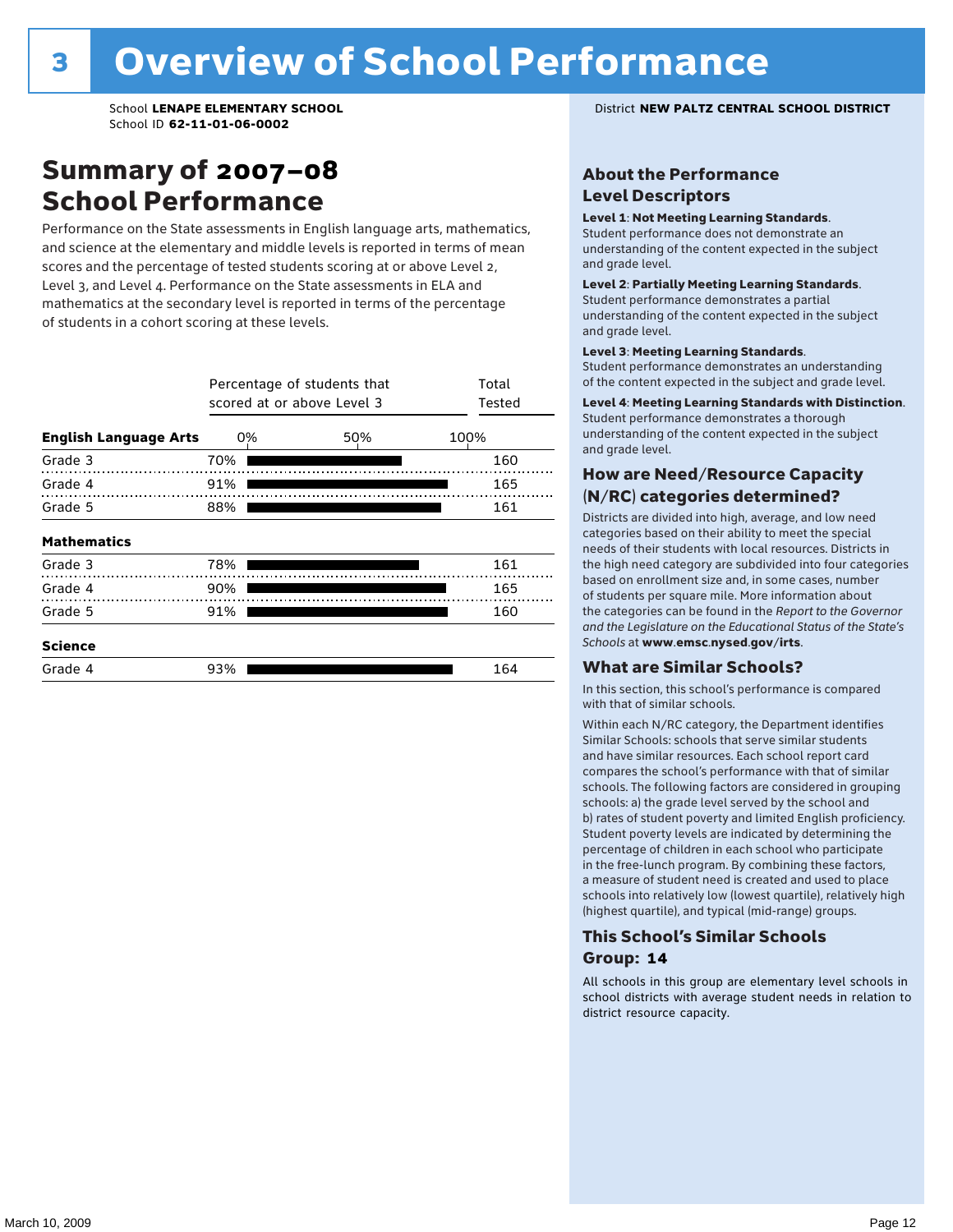# **This School's Results in Grade 3 English Language Arts**

|                                                |        | <b>This School</b>              |            |                |                                 | <b>Similar Schools</b> |                |  |  |
|------------------------------------------------|--------|---------------------------------|------------|----------------|---------------------------------|------------------------|----------------|--|--|
|                                                |        | Percentage scoring at level(s): |            |                | Percentage scoring at level(s): |                        |                |  |  |
|                                                |        | $2 - 4$                         | $3 - 4$    | $\overline{4}$ | $2 - 4$                         | $3 - 4$                | $\overline{4}$ |  |  |
| 2008 Mean Score: 668                           | Range: | 616-780                         | 650-780    | 720-780*       |                                 |                        |                |  |  |
| 2007 Mean Score: 683<br>$\blacksquare$ 2007-08 | 100%   | 93% 96%                         | 84%<br>70% |                | 97% 95%                         | 78% 76%                |                |  |  |
| 2006-07<br>a ka                                |        |                                 |            | 11% 17%        |                                 |                        | 15% 12%        |  |  |
| Number of Tested Students:                     |        | 149 150                         | 112 131    | 18<br>- 26     |                                 |                        |                |  |  |
|                                                |        |                                 |            |                |                                 |                        |                |  |  |

| <b>Results by</b>                                  |        | 2007-08 School Year |                                 |     | 2006-07 School Year |         |                                 |     |
|----------------------------------------------------|--------|---------------------|---------------------------------|-----|---------------------|---------|---------------------------------|-----|
|                                                    | Total  |                     | Percentage scoring at level(s): |     | Total               |         | Percentage scoring at level(s): |     |
| <b>Student Group</b>                               | Tested | $2 - 4$             | $3 - 4$                         | 4   | Tested              | $2 - 4$ | $3 - 4$                         | 4   |
| <b>All Students</b>                                | 160    | 93%                 | 70%                             | 11% | 156                 | 96%     | 84%                             | 17% |
| Female                                             | 72     | 97%                 | 76%                             | 11% | 77                  | 96%     | 86%                             | 18% |
| Male                                               | 88     | 90%                 | 65%                             | 11% | 79                  | 96%     | 82%                             | 15% |
| American Indian or Alaska Native                   |        |                     |                                 |     | $\mathbf{1}$        |         |                                 |     |
| Black or African American                          | 14     | 71%                 | 57%                             | 0%  | 10                  | 70%     | 70%                             | 10% |
| Hispanic or Latino                                 | 22     | 100%                | 45%                             | 5%  | 8                   | 100%    | 63%                             | 25% |
| Asian or Native Hawaiian/Other<br>Pacific Islander | 10     | 90%                 | 80%                             | 40% | 7                   |         |                                 |     |
| White                                              | 114    | 95%                 | 75%                             | 11% | 130                 | 98%     | 85%                             | 17% |
| Multiracial                                        |        |                     |                                 |     |                     |         |                                 |     |
| Small Group Totals                                 |        |                     |                                 |     | 8                   | 100%    | 100%                            | 13% |
| <b>General-Education Students</b>                  | 144    | 96%                 | 76%                             | 13% | 141                 | 98%     | 87%                             | 18% |
| <b>Students with Disabilities</b>                  | 16     | 69%                 | 19%                             | 0%  | 15                  | 80%     | 53%                             | 7%  |
| <b>English Proficient</b>                          | 154    | 93%                 | 71%                             | 12% | 153                 |         |                                 |     |
| Limited English Proficient                         | 6      | 100%                | 33%                             | 0%  | 3                   |         |                                 |     |
| Economically Disadvantaged                         | 26     | 77%                 | 38%                             | 4%  | 29                  | 90%     | 72%                             | 14% |
| Not Disadvantaged                                  | 134    | 96%                 | 76%                             | 13% | 127                 | 98%     | 87%                             | 17% |
| Migrant                                            |        |                     |                                 |     |                     |         |                                 |     |
| Not Migrant                                        | 160    | 93%                 | 70%                             | 11% | 156                 | 96%     | 84%                             | 17% |

**NOTES** 

The – symbol indicates that data for a group of students have been suppressed. If a group has fewer than five students,<br>data for that group and the next smallest group(s) are suppressed to protect the privacy of individual

\* Level 4 range is for 2007–08 only. The 2006–07 range is 730–780.

| <b>Other</b>                                        | 2007-08 School Year |                             |         |                | 2006-07 School Year |                             |         |     |
|-----------------------------------------------------|---------------------|-----------------------------|---------|----------------|---------------------|-----------------------------|---------|-----|
|                                                     | Total               | Number scoring at level(s): |         |                | Total               | Number scoring at level(s): |         |     |
| <b>Assessments</b>                                  | Tested              | $2 - 4$                     | $3 - 4$ | $\overline{4}$ | Tested              | $2 - 4$                     | $3 - 4$ | 4   |
| New York State Alternate Assessment                 |                     |                             |         |                | 0                   |                             |         |     |
| (NYSAA): Grade 3 Equivalent                         |                     |                             |         |                |                     |                             |         |     |
| New York State English as a Second                  |                     |                             |         |                |                     |                             |         |     |
| Language Achievement Test (NYSESLAT) <sup>+</sup> : |                     | N/A                         | N/A     | N/A            | 0                   | N/A                         | N/A     | N/A |
| Grade 3                                             |                     |                             |         |                |                     |                             |         |     |

† These counts represent recently arrived LEP students who used the NYSESLAT to fulfill the English language arts participation requirement.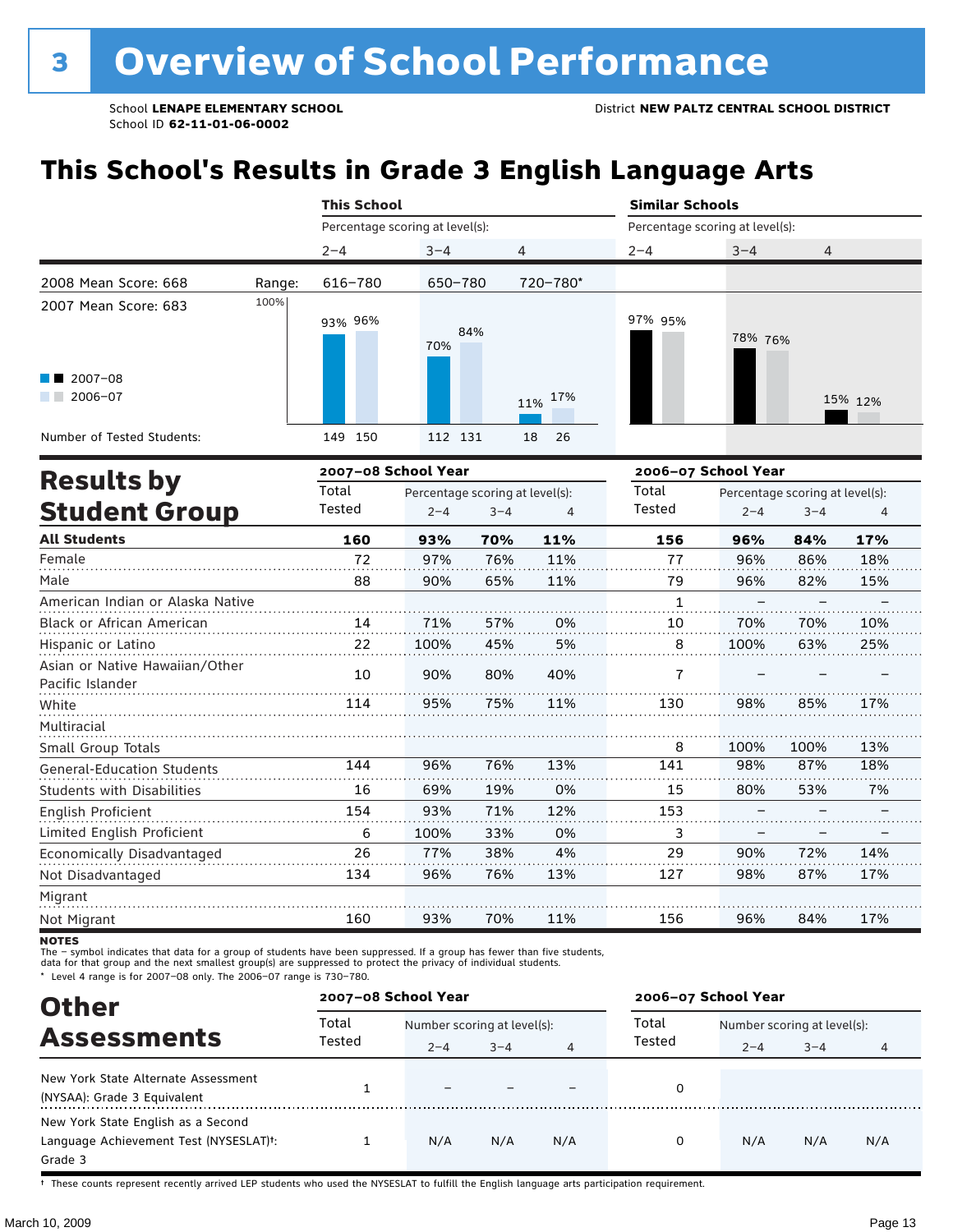# **This School's Results in Grade 3 Mathematics**

|                                                    |        | <b>This School</b>              |                                 |         |           | <b>Similar Schools</b>          |                                 |         |         |  |
|----------------------------------------------------|--------|---------------------------------|---------------------------------|---------|-----------|---------------------------------|---------------------------------|---------|---------|--|
|                                                    |        | Percentage scoring at level(s): |                                 |         |           | Percentage scoring at level(s): |                                 |         |         |  |
|                                                    |        | $2 - 4$                         | $3 - 4$                         |         | 4         | $2 - 4$                         | $3 - 4$                         | 4       |         |  |
| 2008 Mean Score: 669                               | Range: | 624-770                         | 650-770                         |         | 703-770   |                                 |                                 |         |         |  |
| 2007 Mean Score: 684                               | 100%   | 95% 98%                         | 78% 86%                         |         |           | 99% 98%                         | 93% 90%                         |         |         |  |
| $2007 - 08$<br>$2006 - 07$                         |        |                                 |                                 |         | 22%<br>7% |                                 |                                 |         | 27% 29% |  |
| Number of Tested Students:                         |        | 153 153                         | 125 134                         |         | 11<br>34  |                                 |                                 |         |         |  |
| <b>Results by</b>                                  |        | 2007-08 School Year             |                                 |         |           | 2006-07 School Year             |                                 |         |         |  |
|                                                    |        | Total                           | Percentage scoring at level(s): |         |           | Total                           | Percentage scoring at level(s): |         |         |  |
| <b>Student Group</b>                               |        | Tested                          | $2 - 4$                         | $3 - 4$ | 4         | Tested                          | $2 - 4$                         | $3 - 4$ | 4       |  |
| <b>All Students</b>                                |        | 161                             | 95%                             | 78%     | 7%        | 156                             | 98%                             | 86%     | 22%     |  |
| Female                                             |        | 72                              | 94%                             | 79%     | 11%       | 77                              | 97%                             | 82%     | 22%     |  |
| Male                                               |        | 89                              | 96%                             | 76%     | 3%        | 79                              | 99%                             | 90%     | 22%     |  |
| American Indian or Alaska Native                   |        |                                 |                                 |         |           | $\mathbf{1}$                    |                                 |         |         |  |
| Black or African American                          |        | 15                              | 67%                             | 53%     | 0%        | 10                              | 90%                             | 60%     | 10%     |  |
| Hispanic or Latino                                 |        | 22                              | 95%                             | 59%     | 0%        | 8                               | 88%                             | 75%     | 13%     |  |
| Asian or Native Hawaiian/Other<br>Pacific Islander |        | 9                               | 100%                            | 100%    | 22%       | 7                               |                                 |         |         |  |
| White                                              |        | 115                             | 98%                             | 83%     | 8%        | 130                             | 99%                             | 88%     | 24%     |  |
| Multiracial                                        |        |                                 |                                 |         |           |                                 |                                 |         |         |  |
| Small Group Totals                                 |        |                                 |                                 |         |           | 8                               | 100%                            | 88%     | 13%     |  |
| <b>General-Education Students</b>                  |        | 146                             | 97%                             | 81%     | 8%        | 141                             | 99%                             | 90%     | 24%     |  |
| <b>Students with Disabilities</b>                  |        | 15                              | 80%                             | 47%     | 0%        | 15                              | 87%                             | 47%     | 0%      |  |
| English Proficient                                 |        | 155                             | 95%                             | 79%     | 7%        | 153                             |                                 |         |         |  |

| Limited English Proficient |     | 83% | 50% | 0% |     |     |     |     |
|----------------------------|-----|-----|-----|----|-----|-----|-----|-----|
| Economically Disadvantaged | 25  | 92% | 52% | 0% | 29  | 93% | 69% | 10% |
| Not Disadvantaged          | 136 | 96% | 82% | 8% |     | 99% | 90% | 24% |
| Migrant                    |     |     |     |    |     |     |     |     |
| Not Migrant                | 161 | 95% | 78% | 7% | 156 | 98% | 86% | 22% |
| NATEC                      |     |     |     |    |     |     |     |     |

NOTES<br>The – symbol indicates that data for a group of students have been suppressed. If a group has fewer than five students,<br>data for that group and the next smallest group(s) are suppressed to protect the privacy of indi

| <b>Other</b>                                                       | 2007-08 School Year |                             |         |  | 2006-07 School Year |                             |         |  |
|--------------------------------------------------------------------|---------------------|-----------------------------|---------|--|---------------------|-----------------------------|---------|--|
| <b>Assessments</b>                                                 | Total<br>Tested     | Number scoring at level(s): |         |  | Total               | Number scoring at level(s): |         |  |
|                                                                    |                     | $2 - 4$                     | $3 - 4$ |  | Tested              | $2 - 4$                     | $3 - 4$ |  |
| New York State Alternate Assessment<br>(NYSAA): Grade 3 Equivalent |                     |                             |         |  |                     |                             |         |  |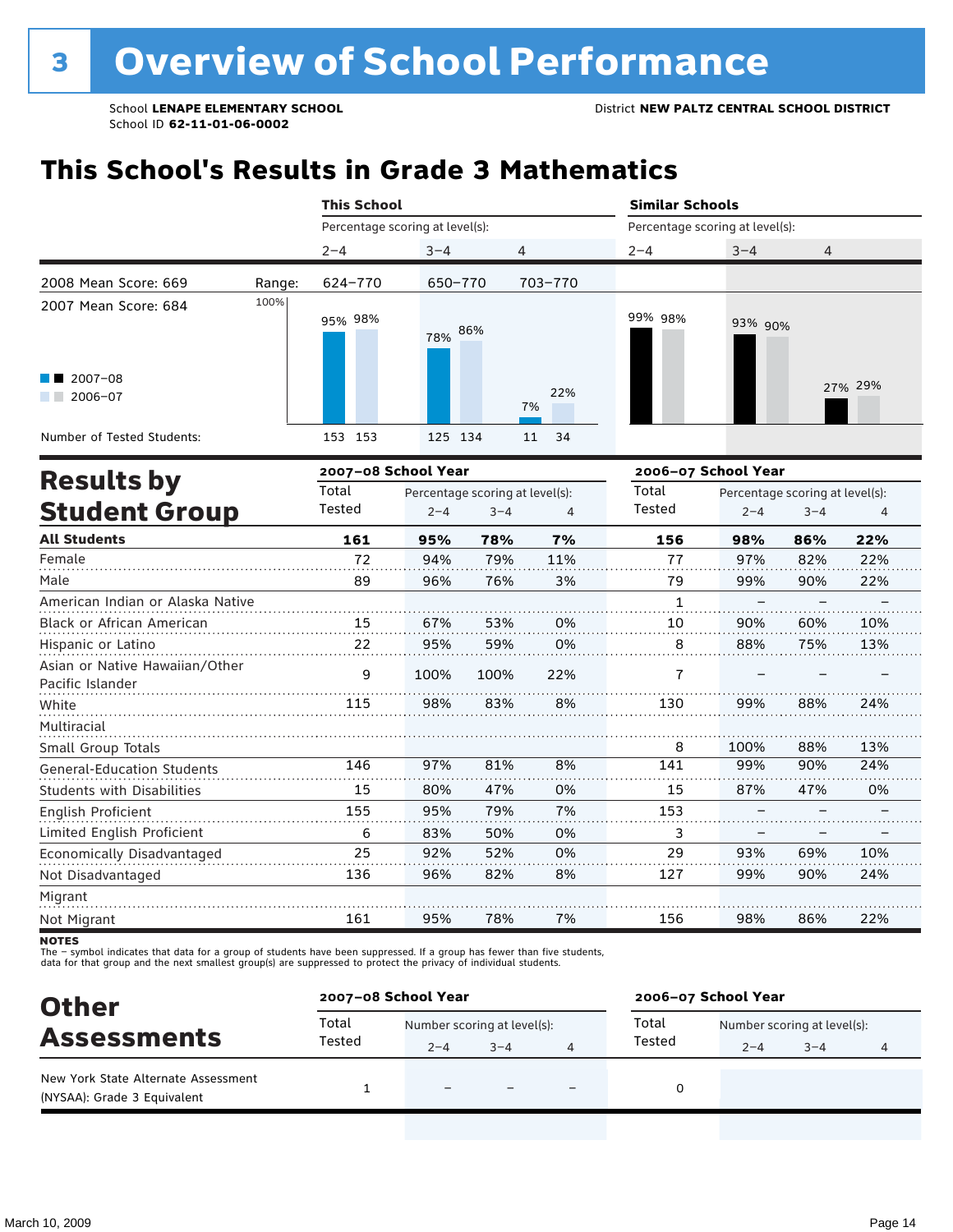# **This School's Results in Grade 4 English Language Arts**

|                                                           |        | <b>This School</b> |                                 |          | <b>Similar Schools</b> |                                 |                |  |  |
|-----------------------------------------------------------|--------|--------------------|---------------------------------|----------|------------------------|---------------------------------|----------------|--|--|
|                                                           |        |                    | Percentage scoring at level(s): |          |                        | Percentage scoring at level(s): |                |  |  |
|                                                           |        | $2 - 4$            | $3 - 4$                         | 4        | $2 - 4$                | $3 - 4$                         | $\overline{4}$ |  |  |
| 2008 Mean Score: 681                                      | Range: | 612-775            | 650-775                         | 716-775  |                        |                                 |                |  |  |
| 2007 Mean Score: 674<br>$\blacksquare$ 2007-08<br>2006-07 | 100%   | 97% 96%            | 91% 84%                         | 12% 9%   | 95% 95%                | 78% 77%                         | 9% 9%          |  |  |
| Number of Tested Students:                                |        | 160 148            | 150 129                         | 19<br>14 |                        |                                 |                |  |  |

|                                                    |                | 2007-08 School Year |                                 |     | 2006-07 School Year |         |                                 |     |  |
|----------------------------------------------------|----------------|---------------------|---------------------------------|-----|---------------------|---------|---------------------------------|-----|--|
| <b>Results by</b>                                  | Total          |                     | Percentage scoring at level(s): |     | Total               |         | Percentage scoring at level(s): |     |  |
| <b>Student Group</b>                               | Tested         | $2 - 4$             | $3 - 4$                         | 4   | Tested              | $2 - 4$ | $3 - 4$                         | 4   |  |
| <b>All Students</b>                                | 165            | 97%                 | 91%                             | 12% | 154                 | 96%     | 84%                             | 9%  |  |
| Female                                             | 78             | 99%                 | 92%                             | 18% | 67                  | 99%     | 84%                             | 6%  |  |
| Male                                               | 87             | 95%                 | 90%                             | 6%  | 87                  | 94%     | 84%                             | 11% |  |
| American Indian or Alaska Native                   | $\mathbf{1}$   |                     |                                 |     |                     |         |                                 |     |  |
| Black or African American                          | 9              | 89%                 | 78%                             | 0%  | 16                  | 94%     | 75%                             | 6%  |  |
| Hispanic or Latino                                 | 7              | 86%                 | 71%                             | 0%  | 14                  | 86%     | 64%                             | 14% |  |
| Asian or Native Hawaiian/Other<br>Pacific Islander | 6              |                     |                                 |     | 5                   | 100%    | 100%                            | 20% |  |
| White                                              | 142            | 98%                 | 92%                             | 13% | 119                 | 97%     | 87%                             | 8%  |  |
| Multiracial                                        |                |                     |                                 |     |                     |         |                                 |     |  |
| Small Group Totals                                 | 7              | 100%                | 100%                            | 14% |                     |         |                                 |     |  |
| <b>General-Education Students</b>                  | 145            | 99%                 | 95%                             | 13% | 134                 | 98%     | 89%                             | 10% |  |
| <b>Students with Disabilities</b>                  | 20             | 80%                 | 60%                             | 0%  | 20                  | 85%     | 50%                             | 5%  |  |
| English Proficient                                 | 163            |                     |                                 |     | 153                 |         |                                 |     |  |
| Limited English Proficient                         | $\overline{2}$ |                     |                                 |     | 1                   |         |                                 |     |  |
| Economically Disadvantaged                         | 25             | 92%                 | 84%                             | 0%  | 25                  | 84%     | 60%                             | 8%  |  |
| Not Disadvantaged                                  | 140            | 98%                 | 92%                             | 14% | 129                 | 98%     | 88%                             | 9%  |  |
| Migrant                                            |                |                     |                                 |     |                     |         |                                 |     |  |
| Not Migrant                                        | 165            | 97%                 | 91%                             | 12% | 154                 | 96%     | 84%                             | 9%  |  |

**NOTES** 

The – symbol indicates that data for a group of students have been suppressed. If a group has fewer than five students,<br>data for that group and the next smallest group(s) are suppressed to protect the privacy of individual

| <b>Other</b>                                                                                         | 2007-08 School Year |                                        |         |     |                 | 2006-07 School Year                    |         |     |  |  |  |
|------------------------------------------------------------------------------------------------------|---------------------|----------------------------------------|---------|-----|-----------------|----------------------------------------|---------|-----|--|--|--|
| <b>Assessments</b>                                                                                   | Total<br>Tested     | Number scoring at level(s):<br>$2 - 4$ | $3 - 4$ | 4   | Total<br>Tested | Number scoring at level(s):<br>$2 - 4$ | $3 - 4$ |     |  |  |  |
| New York State Alternate Assessment<br>(NYSAA): Grade 4 Equivalent                                   |                     |                                        |         |     | 0               |                                        |         |     |  |  |  |
| New York State English as a Second<br>Language Achievement Test (NYSESLAT) <sup>+</sup> :<br>Grade 4 |                     | N/A                                    | N/A     | N/A | 0               | N/A                                    | N/A     | N/A |  |  |  |

† These counts represent recently arrived LEP students who used the NYSESLAT to fulfill the English language arts participation requirement.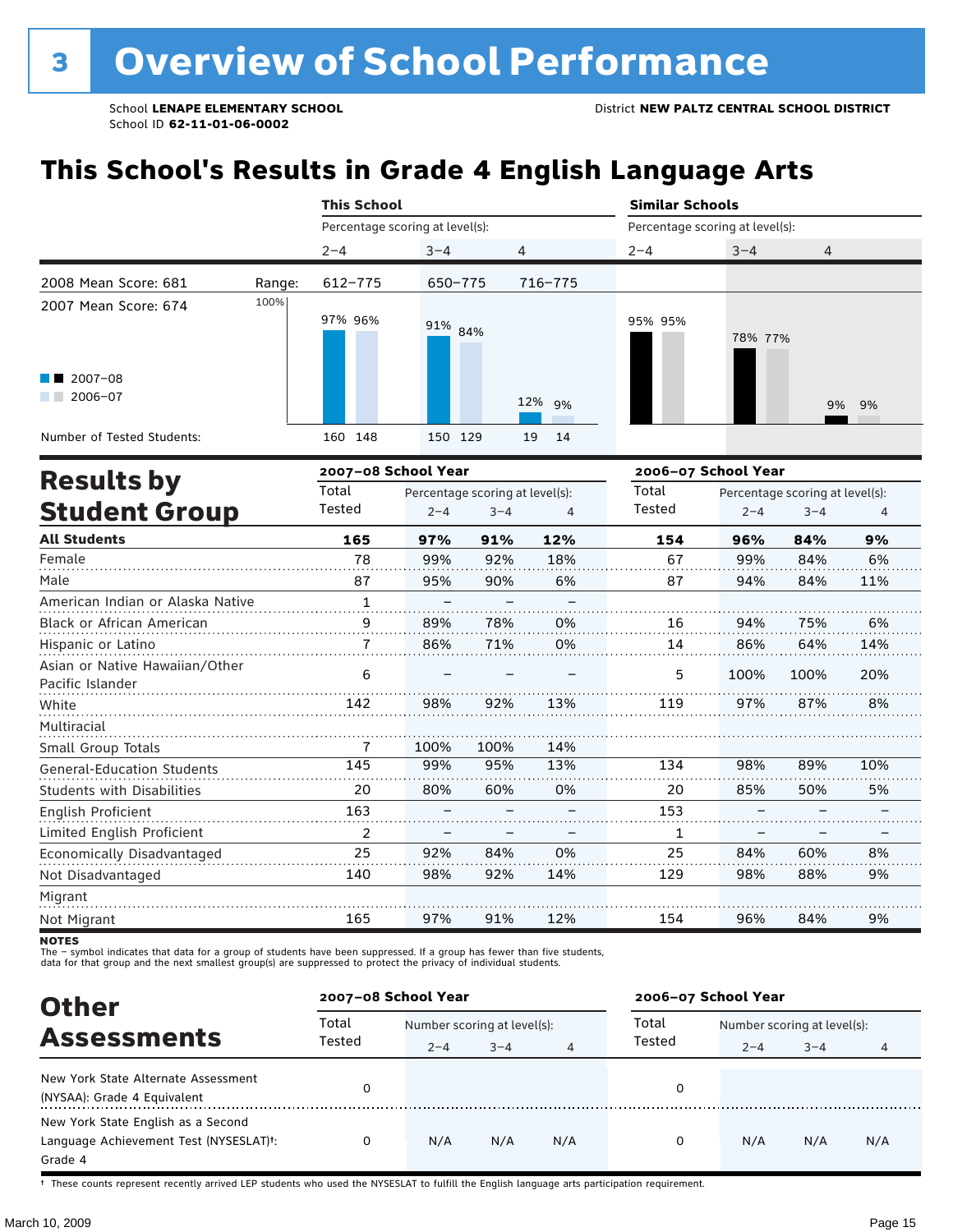# **This School's Results in Grade 4 Mathematics**

|                                                                        |        | <b>This School</b>              |         |          |                     | <b>Similar Schools</b>          |         |  |  |  |
|------------------------------------------------------------------------|--------|---------------------------------|---------|----------|---------------------|---------------------------------|---------|--|--|--|
|                                                                        |        | Percentage scoring at level(s): |         |          |                     | Percentage scoring at level(s): |         |  |  |  |
|                                                                        |        | $2 - 4$                         | $3 - 4$ | 4        | $2 - 4$             | $3 - 4$                         | 4       |  |  |  |
| 2008 Mean Score: 687                                                   | Range: | 622-800                         | 650-800 | 702-800  |                     |                                 |         |  |  |  |
| 2007 Mean Score: 686<br>$\blacksquare$ 2007-08<br>2006-07<br>a sa Bala | 100%   | 97% 94%                         | 90% 87% | 33% 30%  | 97% 96%             | 88% 86%                         | 30% 30% |  |  |  |
| Number of Tested Students:                                             |        | 160 148                         | 148 136 | 54<br>47 |                     |                                 |         |  |  |  |
| Deedle ku                                                              |        | 2007-08 School Year             |         |          | 2006-07 School Year |                                 |         |  |  |  |

| <b>Results by</b>                                  |        | 2007–08 School Year |                                 |     | 2006–07 School Year |         |                                 |     |  |
|----------------------------------------------------|--------|---------------------|---------------------------------|-----|---------------------|---------|---------------------------------|-----|--|
|                                                    | Total  |                     | Percentage scoring at level(s): |     | Total               |         | Percentage scoring at level(s): |     |  |
| <b>Student Group</b>                               | Tested | $2 - 4$             | $3 - 4$                         | 4   | Tested              | $2 - 4$ | $3 - 4$                         | 4   |  |
| <b>All Students</b>                                | 165    | 97%                 | 90%                             | 33% | 157                 | 94%     | 87%                             | 30% |  |
| Female                                             | 78     | 97%                 | 91%                             | 31% | 68                  | 96%     | 87%                             | 22% |  |
| Male                                               | 87     | 97%                 | 89%                             | 34% | 89                  | 93%     | 87%                             | 36% |  |
| American Indian or Alaska Native                   | 1      |                     |                                 |     |                     |         |                                 |     |  |
| Black or African American                          | 9      | 100%                | 56%                             | 0%  | 16                  | 81%     | 81%                             | 19% |  |
| Hispanic or Latino                                 | 7      | 71%                 | 71%                             | 43% | 14                  | 79%     | 79%                             | 14% |  |
| Asian or Native Hawaiian/Other<br>Pacific Islander | 6      |                     |                                 |     | 5                   | 100%    | 80%                             | 60% |  |
| White                                              | 142    | 98%                 | 92%                             | 33% | 122                 | 98%     | 89%                             | 32% |  |
| Multiracial                                        |        |                     |                                 |     |                     |         |                                 |     |  |
| Small Group Totals                                 | 7      | 100%                | 100%                            | 57% |                     |         |                                 |     |  |
| <b>General-Education Students</b>                  | 144    | 99%                 | 97%                             | 38% | 137                 | 99%     | 94%                             | 34% |  |
| <b>Students with Disabilities</b>                  | 21     | 81%                 | 38%                             | 0%  | 20                  | 60%     | 35%                             | 5%  |  |
| English Proficient                                 | 164    |                     |                                 |     | 156                 |         |                                 |     |  |
| Limited English Proficient                         | 1      | $\qquad \qquad -$   |                                 |     | 1                   |         |                                 |     |  |
| Economically Disadvantaged                         | 24     | 92%                 | 71%                             | 13% | 25                  | 76%     | 68%                             | 12% |  |
| Not Disadvantaged                                  | 141    | 98%                 | 93%                             | 36% | 132                 | 98%     | 90%                             | 33% |  |
| Migrant                                            |        |                     |                                 |     |                     |         |                                 |     |  |
| Not Migrant                                        | 165    | 97%                 | 90%                             | 33% | 157                 | 94%     | 87%                             | 30% |  |

**NOTES** 

The – symbol indicates that data for a group of students have been suppressed. If a group has fewer than five students,<br>data for that group and the next smallest group(s) are suppressed to protect the privacy of individual

| <b>Other</b>                        |                 | 2007-08 School Year         |         |  |                 | 2006-07 School Year         |         |  |  |  |  |
|-------------------------------------|-----------------|-----------------------------|---------|--|-----------------|-----------------------------|---------|--|--|--|--|
| <b>Assessments</b>                  | Total<br>Tested | Number scoring at level(s): |         |  | Total<br>Tested | Number scoring at level(s): |         |  |  |  |  |
| New York State Alternate Assessment |                 | $2 - 4$                     | $3 - 4$ |  |                 | $2 - 4$                     | $3 - 4$ |  |  |  |  |
| (NYSAA): Grade 4 Equivalent         |                 |                             |         |  |                 |                             |         |  |  |  |  |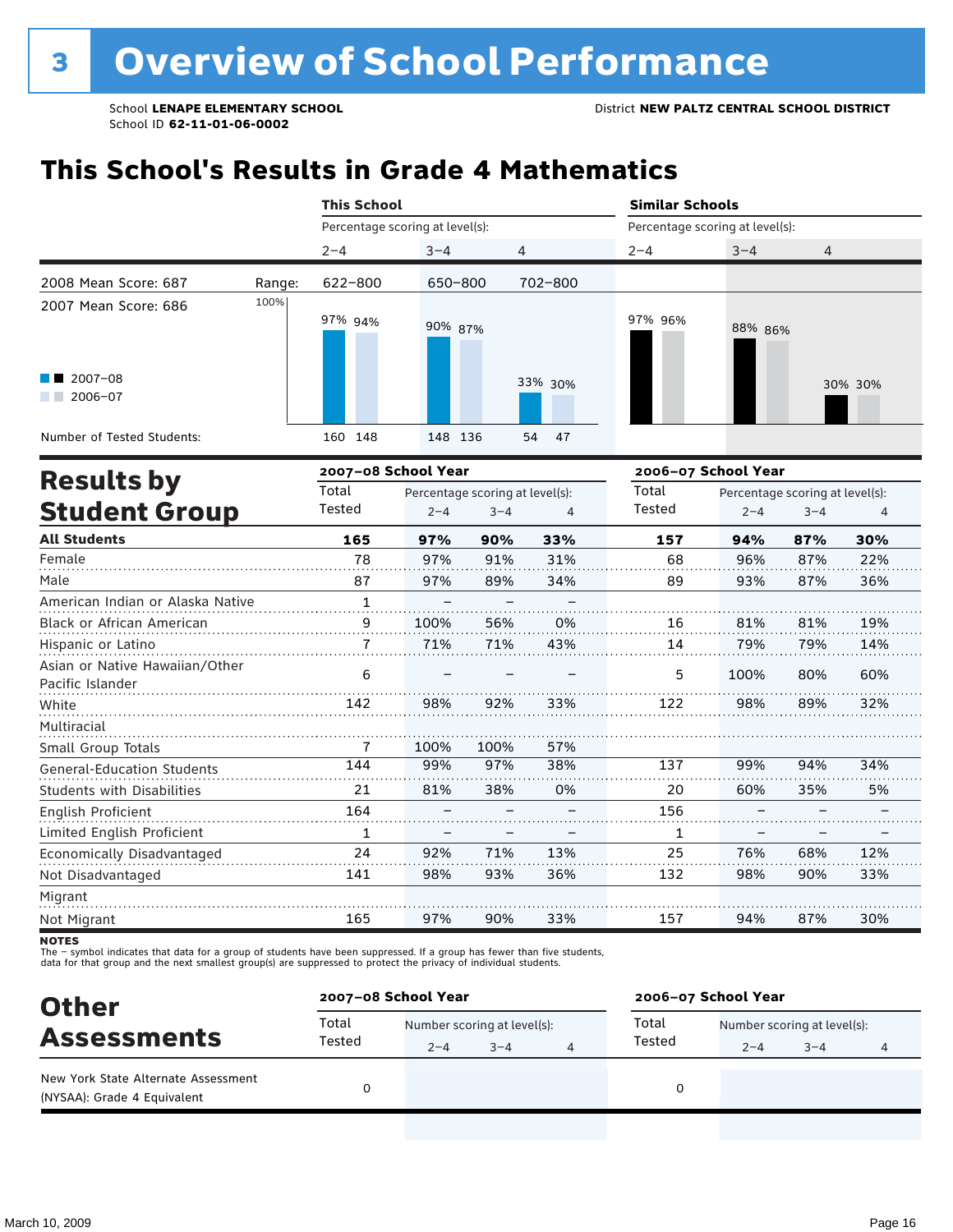## **This School's Results in Grade 4 Science**

|                                                                                            |        | <b>This School</b> |                                            |                    |                                                                                                 | <b>Similar Schools</b>          |                             |  |  |
|--------------------------------------------------------------------------------------------|--------|--------------------|--------------------------------------------|--------------------|-------------------------------------------------------------------------------------------------|---------------------------------|-----------------------------|--|--|
|                                                                                            |        |                    | Percentage scoring at level(s):            |                    |                                                                                                 | Percentage scoring at level(s): |                             |  |  |
|                                                                                            |        | $2 - 4$            | $3 - 4$                                    | 4                  | $2 - 4$                                                                                         | $3 - 4$                         | 4                           |  |  |
| 2008 Mean Score: 85                                                                        | Range: | $45 - 100$         | $65 - 100$                                 | $85 - 100$         |                                                                                                 |                                 |                             |  |  |
| 2007 Mean Score: 86<br>$\blacksquare$ 2007-08<br>$2006 - 07$<br>Number of Tested Students: | 100%   | 98% 99%<br>161 155 | 93% 94%<br>152 148                         | 64% 71%<br>105 112 | 99% 99%                                                                                         | 94% 95%                         | 60% 62%                     |  |  |
|                                                                                            |        |                    | 2007-08 School Year                        |                    |                                                                                                 |                                 |                             |  |  |
| <b>Results by</b><br><b>Student Group</b>                                                  |        | Total<br>Tested    | Percentage scoring at level(s):<br>$2 - 4$ | $3 - 4$<br>4       | 2006-07 School Year<br>Total<br>Percentage scoring at level(s):<br>Tested<br>$2 - 4$<br>$3 - 4$ |                                 |                             |  |  |
| All Ctudonte                                                                               |        | 1C <sub>A</sub>    | 0.007<br>0.207                             | C A0I              | <b>467</b>                                                                                      | nna/                            | <b>0.40/</b><br><b>740/</b> |  |  |

| <b>All Students</b>                                | 164 | 98%  | 93%  | 64% | 157 | 99%  | 94%  | 71%  |
|----------------------------------------------------|-----|------|------|-----|-----|------|------|------|
| Female                                             | 78  | 99%  | 92%  | 62% | 68  | 99%  | 94%  | 72%  |
| Male                                               | 86  | 98%  | 93%  | 66% | 89  | 99%  | 94%  | 71%  |
| American Indian or Alaska Native                   | 1   |      |      |     |     |      |      |      |
| <b>Black or African American</b>                   | 9   | 89%  | 56%  | 22% | 15  | 100% | 87%  | 67%  |
| Hispanic or Latino                                 |     | 86%  | 71%  | 43% | 14  | 93%  | 79%  | 43%  |
| Asian or Native Hawaiian/Other<br>Pacific Islander | 6   |      |      |     | 5   | 100% | 100% | 100% |
| White                                              | 141 | 99%  | 96%  | 67% | 123 | 99%  | 97%  | 74%  |
| Multiracial                                        |     |      |      |     |     |      |      |      |
| Small Group Totals                                 |     | 100% | 100% | 86% |     |      |      |      |
| <b>General-Education Students</b>                  | 144 | 99%  | 97%  | 71% | 138 | 100% | 99%  | 76%  |
| <b>Students with Disabilities</b>                  | 20  | 95%  | 60%  | 15% | 19  | 89%  | 63%  | 37%  |
| English Proficient                                 | 163 |      |      |     | 156 |      |      |      |
| Limited English Proficient                         | 1   | -    |      |     | 1   |      |      |      |
| Economically Disadvantaged                         | 23  | 91%  | 74%  | 43% | 23  | 96%  | 74%  | 48%  |
| Not Disadvantaged                                  | 141 | 99%  | 96%  | 67% | 134 | 99%  | 98%  | 75%  |
| Migrant                                            |     |      |      |     |     |      |      |      |
| Not Migrant                                        | 164 | 98%  | 93%  | 64% | 157 | 99%  | 94%  | 71%  |

**NOTES** 

The – symbol indicates that data for a group of students have been suppressed. If a group has fewer than five students,<br>data for that group and the next smallest group(s) are suppressed to protect the privacy of individual

| <b>Other</b>                                                       | 2007-08 School Year |                             |         |                                      | 2006-07 School Year |         |  |  |  |  |
|--------------------------------------------------------------------|---------------------|-----------------------------|---------|--------------------------------------|---------------------|---------|--|--|--|--|
| <b>Assessments</b>                                                 | Total               | Number scoring at level(s): |         | Total<br>Number scoring at level(s): |                     |         |  |  |  |  |
|                                                                    | Tested              | $2 - 4$                     | $3 - 4$ | Tested                               | $2 - 4$             | $3 - 4$ |  |  |  |  |
| New York State Alternate Assessment<br>(NYSAA): Grade 4 Equivalent |                     |                             |         |                                      |                     |         |  |  |  |  |
|                                                                    |                     |                             |         |                                      |                     |         |  |  |  |  |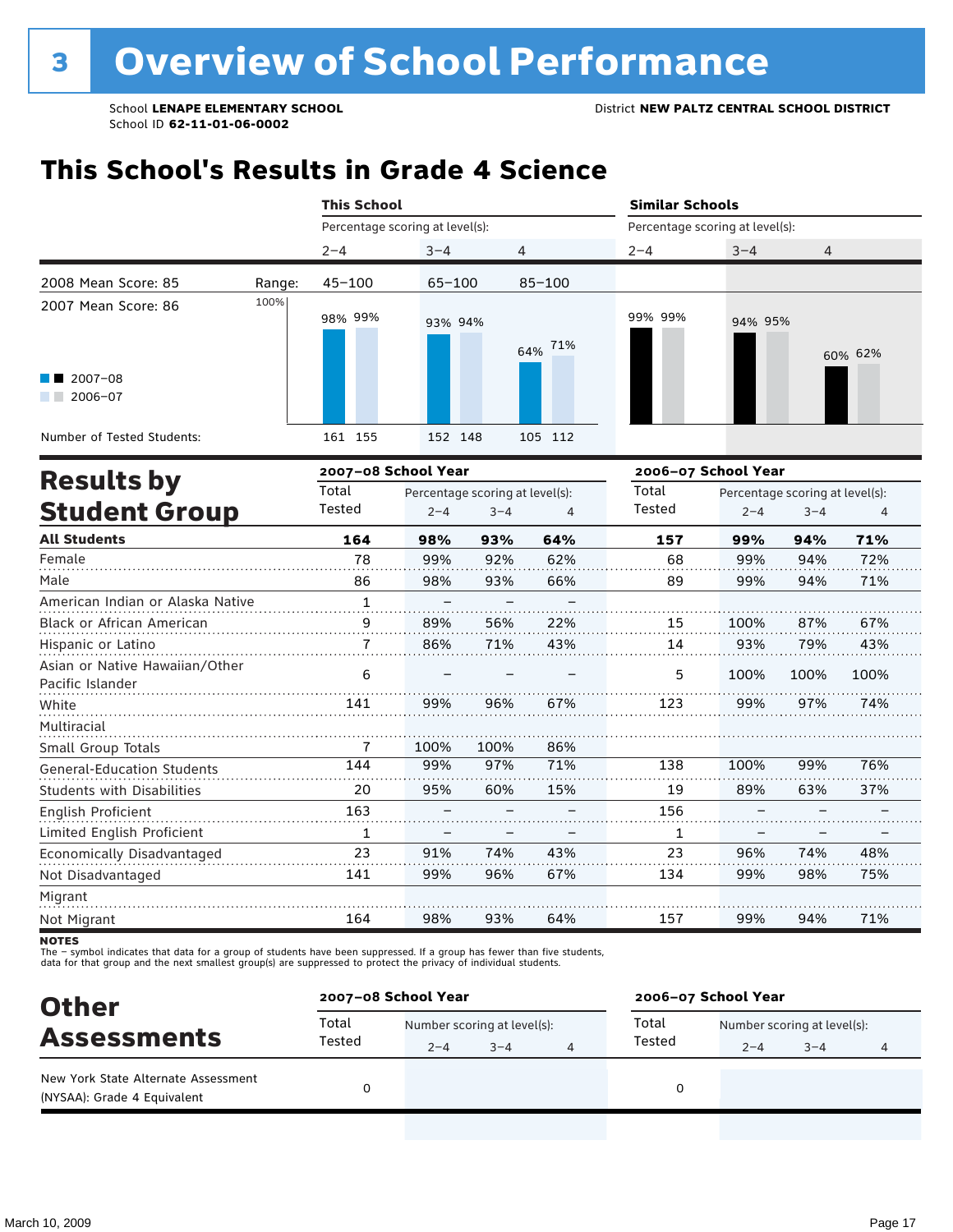# **This School's Results in Grade 5 English Language Arts**

|                                                |        | <b>This School</b>              |         |                                 |           | <b>Similar Schools</b>          |         |                                 |       |  |  |
|------------------------------------------------|--------|---------------------------------|---------|---------------------------------|-----------|---------------------------------|---------|---------------------------------|-------|--|--|
|                                                |        | Percentage scoring at level(s): |         |                                 |           | Percentage scoring at level(s): |         |                                 |       |  |  |
|                                                |        | $2 - 4$                         | $3 - 4$ | 4                               |           | $2 - 4$                         | $3 - 4$ | 4                               |       |  |  |
| 2008 Mean Score: 673                           | Range: | 608-795                         | 650-795 |                                 | 711-795   |                                 |         |                                 |       |  |  |
| 2007 Mean Score: 677<br>$\blacksquare$ 2007-08 | 100%   | 99% 99%                         | 88% 83% |                                 |           | 99% 98%                         | 84% 78% |                                 |       |  |  |
| $2006 - 07$                                    |        |                                 |         |                                 | 10%<br>4% |                                 |         |                                 | 7% 8% |  |  |
| Number of Tested Students:                     |        | 159 166                         | 141 140 |                                 | 6<br>16   |                                 |         |                                 |       |  |  |
|                                                |        | 2007-08 School Year             |         |                                 |           | 2006-07 School Year             |         |                                 |       |  |  |
| <b>Results by</b>                              |        | Total                           |         | Percentage scoring at level(s): |           | Total                           |         | Percentage scoring at level(s): |       |  |  |
| <b>Student Group</b>                           |        | Tested                          | $2 - 4$ | $3 - 4$                         | 4         | Tested                          | $2 - 4$ | $3 - 4$                         | 4     |  |  |
| <b>All Students</b>                            |        | 161                             | 99%     | 88%                             | 4%        | 168                             | 99%     | 83%                             | 10%   |  |  |
| Female                                         |        | 69                              | 100%    | 93%                             | 9%        | 97                              | 99%     | 84%                             | 13%   |  |  |
| Male                                           |        | 92                              | 98%     | 84%                             | 0%        | 71                              | 99%     | 83%                             | 4%    |  |  |
| American Indian or Alaska Native               |        |                                 |         |                                 |           |                                 |         |                                 |       |  |  |

| American Indian or Alaska Native                   |     |      |      |     |               |      |      |     |
|----------------------------------------------------|-----|------|------|-----|---------------|------|------|-----|
| Black or African American                          | 13  | 100% | 92%  | 0%  | 17            | 100% | 53%  | 0%  |
| Hispanic or Latino                                 | 12  | 100% | 75%  | 0%  | 12            | 92%  | 67%  | 0%  |
| Asian or Native Hawaiian/Other<br>Pacific Islander | 5   | 100% | 100% | 20% | 5             |      |      |     |
| White                                              | 131 | 98%  | 88%  | 4%  | 133           | 99%  | 88%  | 12% |
| Multiracial                                        |     |      |      |     |               |      |      |     |
| Small Group Totals                                 |     |      |      |     | 6             | 100% | 100% | 0%  |
| <b>General-Education Students</b>                  | 137 | 99%  | 94%  | 4%  | 150           | 100% | 89%  | 11% |
| <b>Students with Disabilities</b>                  | 24  | 96%  | 50%  | 4%  | 18            | 89%  | 39%  | 0%  |
| English Proficient                                 | 160 |      |      |     | 166           |      |      |     |
| Limited English Proficient                         |     |      |      |     | $\mathcal{P}$ |      |      |     |
| Economically Disadvantaged                         | 24  | 100% | 67%  | 0%  | 29            | 100% | 59%  | 0%  |
| Not Disadvantaged                                  | 137 | 99%  | 91%  | 4%  | 139           | 99%  | 88%  | 12% |
| Migrant                                            |     |      |      |     |               |      |      |     |
| Not Migrant                                        | 161 | 99%  | 88%  | 4%  | 168           | 99%  | 83%  | 10% |

**NOTES** 

The – symbol indicates that data for a group of students have been suppressed. If a group has fewer than five students,<br>data for that group and the next smallest group(s) are suppressed to protect the privacy of individual

| <b>Other</b>                                                                                         | 2007-08 School Year |                                        |         |     | 2006-07 School Year |                                        |         |     |  |
|------------------------------------------------------------------------------------------------------|---------------------|----------------------------------------|---------|-----|---------------------|----------------------------------------|---------|-----|--|
| <b>Assessments</b>                                                                                   | Total<br>Tested     | Number scoring at level(s):<br>$2 - 4$ | $3 - 4$ |     | Total<br>Tested     | Number scoring at level(s):<br>$2 - 4$ | $3 - 4$ | 4   |  |
| New York State Alternate Assessment<br>(NYSAA): Grade 5 Equivalent                                   |                     |                                        |         |     | 0                   |                                        |         |     |  |
| New York State English as a Second<br>Language Achievement Test (NYSESLAT) <sup>+</sup> :<br>Grade 5 |                     | N/A                                    | N/A     | N/A | 0                   | N/A                                    | N/A     | N/A |  |

† These counts represent recently arrived LEP students who used the NYSESLAT to fulfill the English language arts participation requirement.